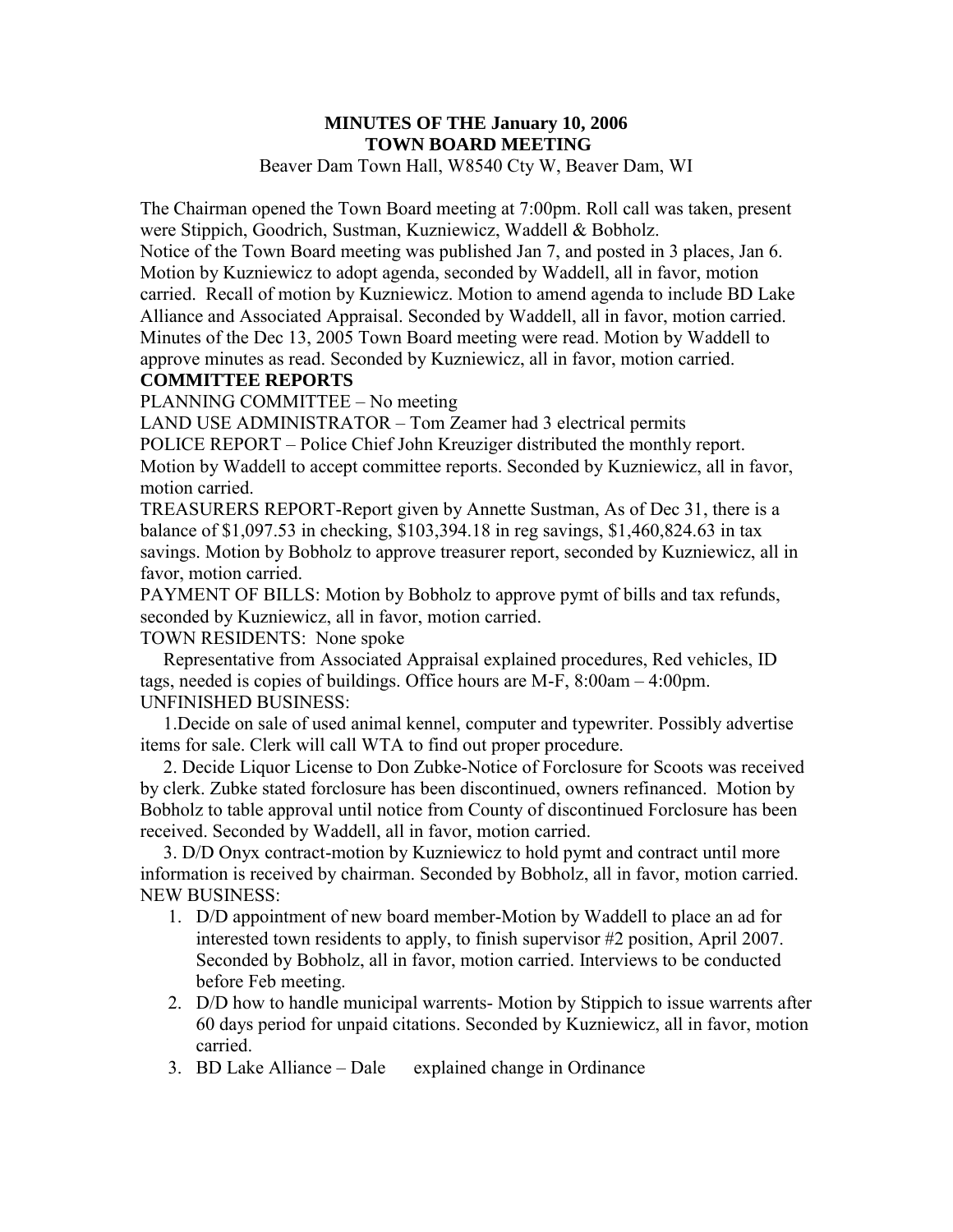PUBLIC HEARING needed to adopt Subdivision Ordinances-Motion by Bobholz to recess board meeting and open to open public hearing for questions on Subdivision Ordinance adoption. Seconded by Kuzniewicz, all in favor, motion carried. Chairman opened the public hearing for further review of Ordinance to entertain any questions or comments for or against.

Motion by Al Matuszeski to approve Subdivision Ordinances. Seconded by Bob Tietz, all in favor, motion carried. Motion by Kuzniewicz to close hearing, seconded by Al Matuzeski, all in favor, motion carried. Motion Bobholz to reopen board meeting, seconded by Waddell, all in favor, motion carried.

- 4. Adopt Ordinance #2006-1- Ord. read by Stippich. Motion by Kuzniewicz to adopt Ordinance #2006-1, Code of Ordinances, seconded by Bobholz, all in favor, motion carried.
- 5. Adopt Resolution #2006-1 Resol. Read by Stippich. Motion by Bobholz to Adopt Resolution #2006-1-Fees, seconded by Kuzniewicz, all in favor, motion carried.

CLERKS REPORT: No Bev. Operators license. The following was received by clerk: Letter from AT&T on recent joining with SBC; Charter Comm. newsletter; listening schedule Senator Scott Fitzgerald; Letter from John Engles of Rural Mutual Ins.stating his retirement, new agent will be Bill Siech; and letter from

CHAIRMAN/SUPERVISORS CORRESPONDENCE AND INFO.- Bobholz stated snow plow stats: Vehlicles sent out 13 time beginning Nov 23, total 264 ton of material used for the season thus far, 3 calls from County for snow & ice. Stippich met with Atty. Hannan and Dan Prunuske on Parkway drainage. In reviewing the plat, there is a phrase stating, "The maintanence shall be maintained of the retention area as determined by Town Board of the Town of Beaver Dam." Trees are not the responsibility of the Town. Use of Letter of Intent needs to be addressed.

DOT special funding for general transportation enhancement; Driveway inspector needed. Chariman will call General Eng. and coordinate a meeting to discuss driveway inspections and Letter of Intent. Letter on Federal housing grants available; Storm water regulations seminar Jan 19. Letter from DOT stating our 2006 GTA of \$105,500.92, first pymt. already received. Letter from Willow Springs Nursery soliciting for brush clearing. Motion by Waddell to adjourn, seconded by Bobholz, all in favor, motion carried. Meeting adjourned 9:30pm.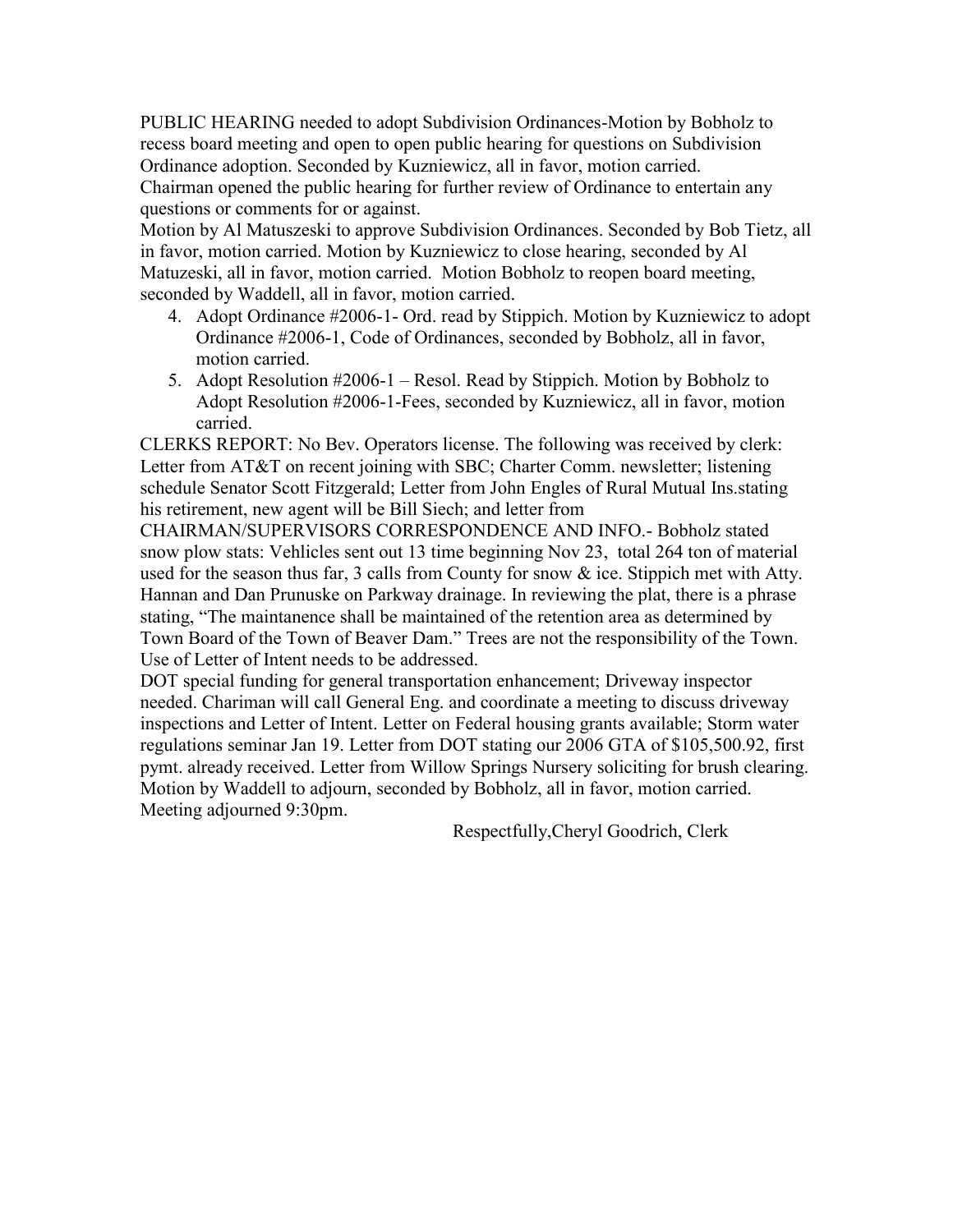### **MINUTES OF THE February 14, 2006 TOWN BOARD MEETING**

Beaver Dam Town Hall, W8540 Cty W, Beaver Dam, WI

The Chairman opened the Town Board meeting at 7:00pm. Roll call was taken, present were Stippich, Goodrich, Sustman, Kuzniewicz, Waddell & Bobholz.

Notice of the Town Board meeting was published Feb. 10, and posted in 3 places, Feb 7. Motion by Bobholz to amend agenda by moving #1 of New Business appt. of new board member to the top of the agenda, seconded by Waddell, all in favor, motion carried. Committee meeting of the Town Board was held Feb 7 to interview candidates, Gordon Krobert and Jeff Schmitt. Committee recommends Jeff Schmitt to fill the 2<sup>nd</sup> Supervisor seat. Motion by Kuzniewicz to appoint Jeff Schmitt, seconded by Waddell, all in favor,

motion carried. Jeff Schmitt accepts appointment.

Minutes of the Jan 10, 2006 Town Board meeting were read. Motion by Kuzniewicz to amend minutes by changing phrase noted on subdivision plat Parkway drainage maintainence shall be maintained of retention area as determined by the Town Board for the Town of Beaver Dam, the trees are not in that phrase, just to clarify that. Also, driveway inspector needed, should be, driveway permits. Tom will attempt to issue permits and inspect them. Tom's salary shall be clarified to cover, or increased to cover, either on a fee basis or per driveway permit, or by the hour. Committee meeting needed to cover that issue. Motion by Kuzniewicz amend minutes, seconded by Waddell, all in favor, motion carried. Motion by Bobholz to adopt amended minutes, seconded by Waddell, all in favor, motion carried.

### **COMMITTEE REPORTS**

PLANNING COMMITTEE – No meeting

LAND USE ADMINISTRATOR – Tom Zeamer had 3 new homes for #587,700. Next Planning Committee meeting will be March 6.

POLICE REPORT – Police Chief John Kreuziger not present, monthly report was distributed, Officer Dan Schubert was present to answer any questions. Problem on Iron Rd with multiple junk vehicles, garbage and tires in ditches.

Motion by Waddell to accept committee reports. Seconded by Bobholz, all in favor, motion carried.

TREASURERS REPORT-Report given by Annette Sustman, As of Jan. 31, there is a balance of \$567.44 in checking, \$72,820.21 in reg savings, \$1,484,580.33 in tax savings. Motion by Kuzniewicz to approve treasurer report, seconded by Schmitt, all in favor, motion carried.

PAYMENT OF BILLS: Motion by Kuzniewicz to approve pymt of bills, seconded by Schmitt, all in favor, motion carried.

TOWN RESIDENTS: Joe Meyer stated pymt was made for hay. UNFINISHED BUSINESS:

 1. Decide on Issuing of Liquor License for Donald Zubke – BD Roadhouse-Terry Teichmiller present to represent Donald Zubke. Foreclosure has been discontinued. Driveway off Thompson Rd is a dedicated access road for Lots 1-22. Motion by Stippich to approve liquor license to Donald Zubke, dba BD Roadhouse. Seconded by Schmitt, all in favor, motion carried. No Operators (Bartenders)License have been issued to date. Discussion to add a \$5.00 background check fee to fee schedule. Will be discussed and decided on at a later date.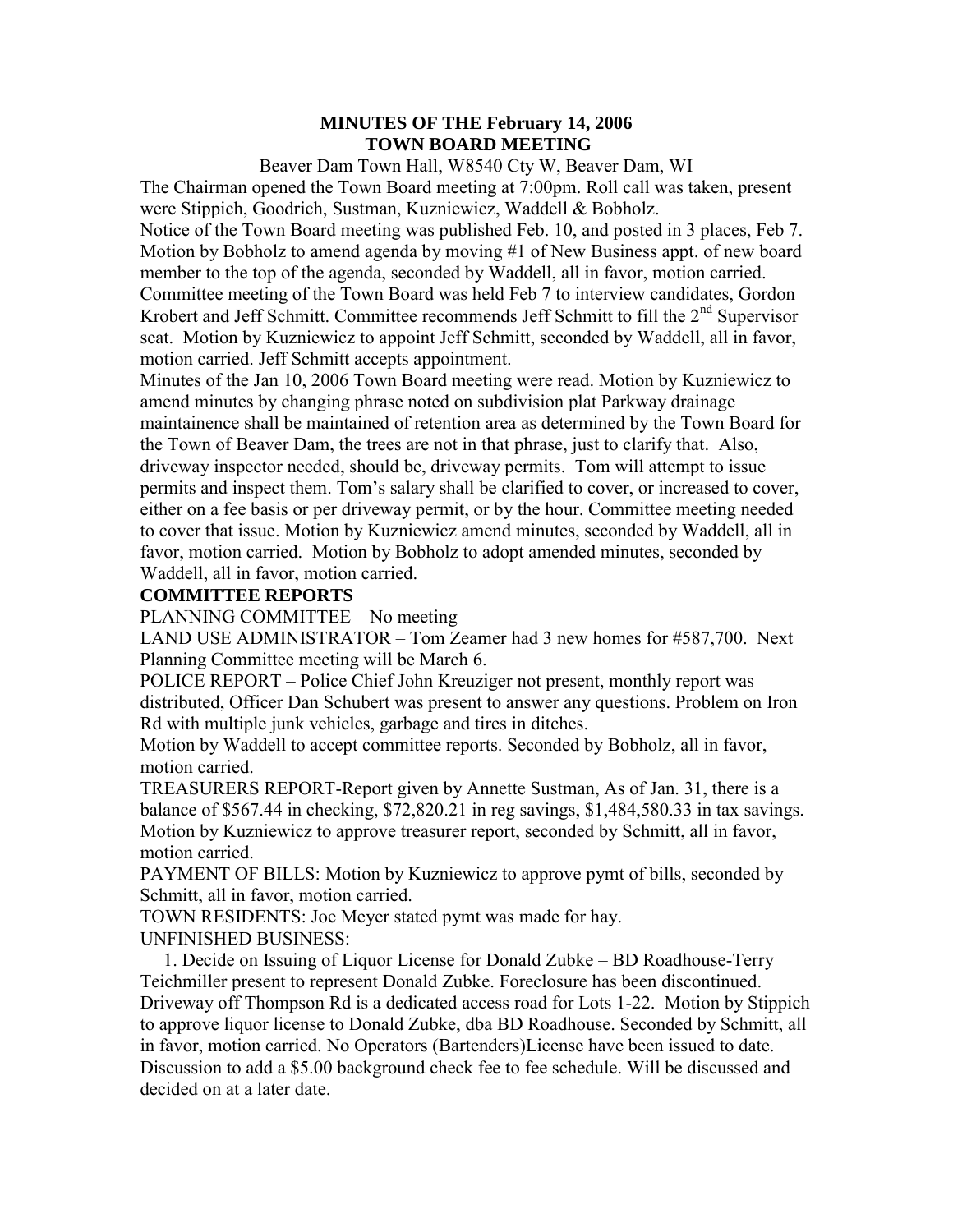2.Decide on sale of used animal control kennel, computer and typewriter. Bid on kennel received from Elgersma. Motion by Kuzniewicz to accept the bid of \$200 for the kennel offered by Elgersma. Seconded by Bobholz, all in favor motion carried. Motion by Kuzniewicz to sell old computer to Millie Beier for \$1.00 and accept an offer of \$2.00 from Joe Meyer for the typewriter. Seconded by Bobholz, all in favor, motion carried.

 3. Garbage contract – Dennis Fechter present from Onyx to present and explain the contract. After discussion, motion by Bobholz to accept a 5 year contract to begin Jan 1, 2006. Seconded by Schmitt, all in favor, motion carried. NEW BUSINESS:

- 1. D/D appointment of new board member-moved to the beginning of meeting agenda.
- 2. D/D recommendation from Planning on the Rezoning for Karla Kuzniewicz. Town Planning Committee approved the rezoning. Motion by Bobholz approve rezoning from R1 to R2 for Karla Kuzniewicz on Airport Rd. Seconded by Schmitt, all in favor, John Kuzniewicz abstain, motion carried.
- 3. Maintainance budget items-Roger Beal has purchased a pole saw, air grease gun and a cutting torch for \$1,597.42. Items to be bought yet are bolts and storage bin.

CLERKS REPORT: 1 Bev. Operators license for Sarah Roedl. Motion by Stippich to approve Operators license for Sarah Roedl. Seconded by Schmitt, all in favor, motion carried. The following is Correspondence received by clerk: County Letter of Intent for Karla Kuzniewicz; County Brd of Adjustment for Jon Jansen agent for Jumpers LLC on Feb 16, 7:35pm; County Plann Dev, and Parks Comm, Petition to rezone for Karla Kuzniewicz on Feb 20, 7:00pm, and Prelim Plat of Hemlock Estates, Louis and Loa Nehls, Feb 20, 7:25pm; County Land Use Permit for David Eisenga/Millers Woods, and 1 for Bruce Reetz, lot 1 Airport Rd. 2 from WI Dept of Commerce for Get Fit Health Club and 1 for United Coop; Other Clerk information: Monthly Municipal Court report will begin next month; New Code Book needed for Judge Judy for Municipal Court, Mark Bobholz will loan his copy out until another is ordered and received; Insurance will cover cost over the first \$500 for Garage door repair; Lawn bid ad will be placed so bids are received for the March meeting; WTA meeting and BOR training, clerk will register for March 25 in West Bend, attending will be Stippich, Bobholz, Kuzniewicz, Waddell, Goodrich and Schmitt. Clerk will look into purchasing a postage machine, and prices for new/better internet service.

CHAIRMAN/SUPERVISORS CORRESPONDENCE AND INFO.- A Thank You from Marcy Seiler was received for the plant and attending the memorial. Possible more annexation coming with Pepsi bottling. Thoughts to consider, stop annexation by owning development rights and/or Incorporate as a village. UW Ext is offering a trip/seminar to PA called the Ultimate Land Use Study. Rock River Basin meeting March 4, Dodge County Emergency Management is going to adopt a hazard mitigation plan, when they do we will have to adopt it also. Fire Assoc meeting Thurs, Feb 23. Adendom to County Fire and Resuce Association to form an Executive Committee for negociating powers. Meeting needed to study storm water management and review the County Comprehensive Plan, Monday Feb 20, 7:00pm.

Motion by Bobholz to adjourn, seconded by Schmitt, all in favor, motion carried. Meeting adjourned 9:45pm.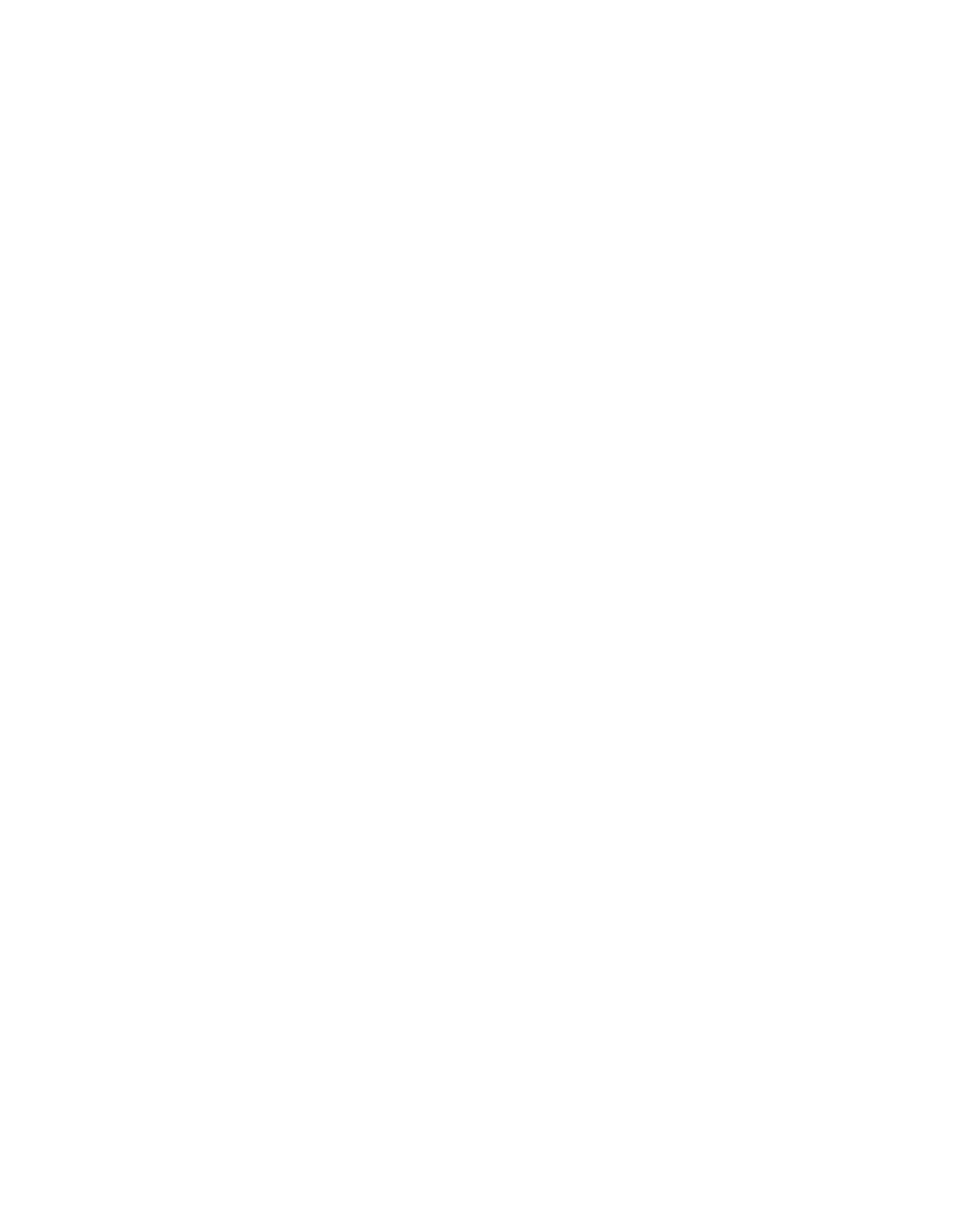### **MINUTES OF THE MARCH 14, 2006 TOWN BOARD MEETING**

## Beaver Dam Town Hall, W8540 Cty W, Beaver Dam, WI

Clerk, Cheryl Goodrich called the Town Board meeting to order at 7:05pm. Roll call was taken, present were Goodrich, Sustman, Bobholz, Schmitt, Waddell & Kuzniewicz. Absent Stippich.

Motion by Kuzniewicz to appoint  $1<sup>st</sup>$  Supervisor Mark Bobholz to Chair the meeting in absence of Chairman Neal Stippich. Seconded by Schmitt, all in favor, motion carried. Notice of the Town Board meeting was posted in 3 places on March 7 and published March 11.

Motion by Kuzniewicz to adopt the agenda, seconded by Waddell, all in favor, motion carried.

Minutes of the Feb 14, 2006 Town Board meeting were read. Motion by Waddell to adopt minutes as read, seconded by Schmitt, all in favor, motion carried.

## **COMMITTEE REPORTS**

PLANNING COMMITTEE – Al M. read the minutes of the March  $6<sup>th</sup>$  Planning meeting. LAND USE ADMINISTRATOR – Tom Zeamer handed out a summary of permits totaling \$310,000, Fees total \$1,460

POLICE REPORT – Police Chief John Kreuziger handed out the monthly report and copies of 3 citations issued for Ordinance violations, and Bond Schedule list to be adopted by resolution. Chief Kreuziger also explained article in paper by Sheriff Todd Nehls.

Motion by Waddell to accept committee reports. Seconded by Bobholz, all in favor, motion carried.

TREASURERS REPORT-Report given by Annette Sustman, As of Feb 28, there is a balance of \$148.79 in checking, \$103,641.85 in reg. savings, \$461,940.21 in tax savings. Motion by Kuzniewicz to approve treasurer report, seconded by Schmitt, all in favor, motion carried. Also included is a list of delinquent PP treasurer is dealing with. Annette, Cheryl, Neal met with Reps from M&I to move all accounts into 1 Sweep acct. Rep will be present at April meeting.

PAYMENT OF BILLS: Motion by Kuzniewicz to approve pymt of bills, except Onyx until clerk checks and verifies contract and payment date, seconded by Waddell, all in favor, motion carried. Salt/Sand issue needs to be addressed during 2006. Kuzniewicz and Schmitt will attend bidding for county salt shed on N Spring St. March 23.

## TOWN RESIDENTS: None

UNFINISHED BUSINESS:

- 1. No postage machine available for purchase. Rent only, approx \$25.00 per month. Suggestion by Bobholz to purchase scale and variety of pstg.
- 2. Fire Assoc. Stippich, Waddell and Bobholz attended. Highlight was issue on evaluation totals. Motion tabled to be finished at next meeting. Discussion of fire on Thompson Rd and problem with new truck valve cap.

# NEW BUSINESS:

1. D/D abandon dedicated road ROW on Marina Rd-located between Kuzniewicz property and Robert Larson property. Rd not developed. No objection, Motion to approve drafting a resolution to vacate dedicated ROW on Marina Rd. Second by Bobholz, all in favor, motion carried. Kuzniewicz abstain.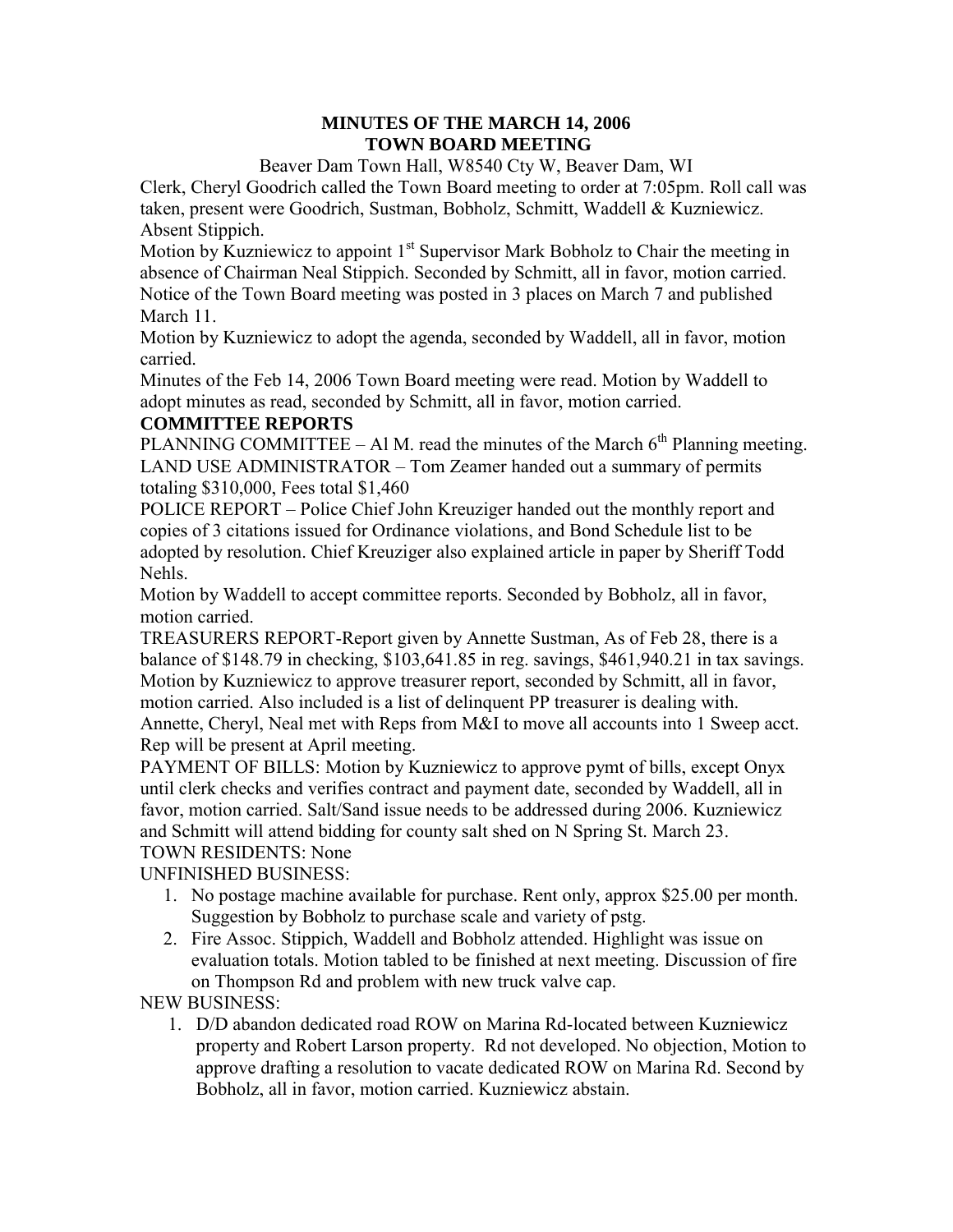- 2. Adopt Resolution#2006-2 Cty Emergency All Hazard Mitigation Plan-Motion by Waddell to adopt resolution #2006-2, seconded by Kuzniewicz, all in favor, motion carried.
- 3. Adopt Resolution #2006-3 Court Bond Schedule-Motion by Kuzniewicz to adopt Resolution #2006-3, seconded by Schmitt, all in favor, motion carried.
- 4. Act on recommendation of Plann Comm. on Final Plat of Sunset Est.-Plann Comm approved. Motion by Kuzniewicz to approve final plat based town Planning and County conditions. Seconded by Bobholz, all in favor, motion carried. Schmitt abstain.
- 5. D/D Lawn Bids-2005, 10 bids received rangeing from \$85-\$165. 2006- 6 bids received. BNA, Larry Mersch, \$60; Prairie Lawn Care, \$95; Fitz's Lawn Care, \$100; Tom's Lawn Care, \$102; Glen Fischer, \$100; Duane's Lawn Service, \$100. Motion by Kuzniewicz to accept bid from BNA Lawn Care, pending Cert of Ins received. Seconded by Schmitt, all in favor, motion carried.
- 6. Change of Internet Service is tabled until April meeting to gather more information.

CLERKS REPORT: Purchase of Shredder for office use. The following are items received and read by Clerk: Letter from General Engineering regarding no increase in permit fees for 2006 contract period; Dodge County Plann & Dev approval, with conditions, of final plat of Sunset Est.; WI Dept of Commerce Conditional Plan approval for Get Fit Health Club; Dodge Cty Plann & Dev approval to rezone land of Zieman Properties LLC to AG-1 to C-1 Commercial; Dodge Cty Letter of Intent for New Frontier, agent for BD Holdings LLC. Reminder, WTA district meeting, Sat, March 25. Annual meeting to be held April 18, 7pm.

CHAIRMAN/SUPERVISORS CORRESPONDENCE AND INFO.- Bobholz stated Youth Group would like to borrow Towns snow fence for an event to be held at the Fairgrounds. Roger Beal will deliver snow fence and donating his time for the event. Board approved. Set date for dumpsters is May 13  $& 20$ , 8a-12p. Rd inspections will be done on Sat. April 22. Roger will be getting Huber people to clean ditches is April, weather permitting. Letter needs to be drafted and sent to Tim Holbach for road repair needed on Cody Court because of installation of culvert without town approval. Motion by Kuzniewicz to adjourn, seconded by Schmitt, all in favor, motion carried. Meeting adjourned 9:45pm.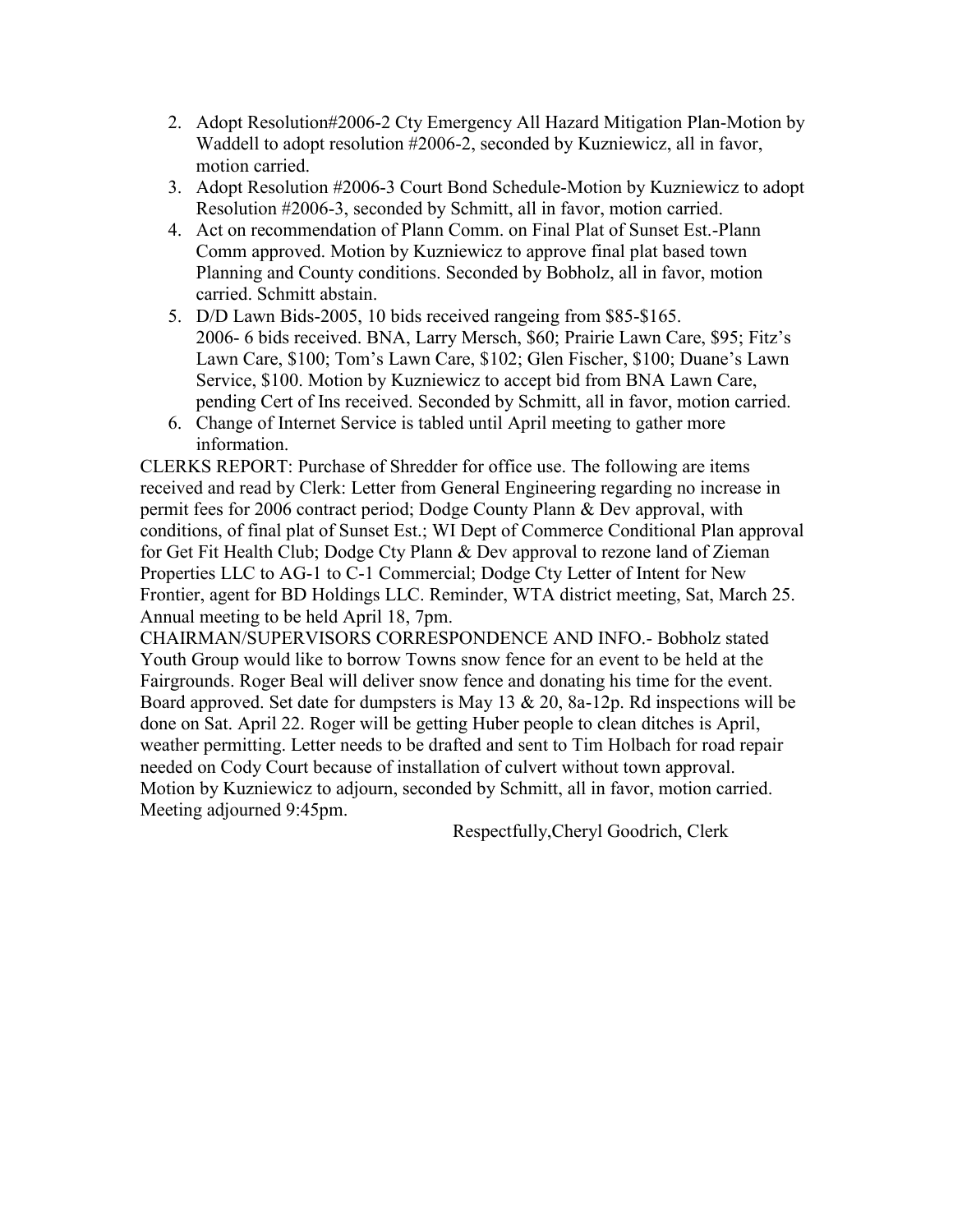### **MINUTES OF THE APRIL 11, 2006 TOWN BOARD MEETING**

## Beaver Dam Town Hall, W8540 Cty W, Beaver Dam, WI

Chairman Neal Stippich called the Town Board meeting to order at 7:00pm. Roll call was taken, present were Stippich, Goodrich, Sustman, Bobholz, Schmitt, Waddell & Kuzniewicz.

Clerk gave Oath of Office to  $1<sup>st</sup>$  Supervisor, Mark Bobholz and  $3<sup>rd</sup>$  Supervisor, John Kuzniewicz, which was then read and signed.

Notice of the Town Board meeting was posted in 3 places on April 5 and published April 7.

Motion by Bobholz to adopt the agenda, seconded by Waddell, all in favor, motion carried.

Minutes of the March 14, 2006 Town Board meeting were read. Motion by Bobholz to adopt minutes as read, seconded by Schmitt, all in favor, motion carried.

## **COMMITTEE REPORTS**

PLANNING COMMITTEE – No April meeting.

LAND USE ADMINISTRATOR – Tom Zeamer handed out a summary of permits totaling \$418,300, Fees total \$2,418.

POLICE REPORT – Police Chief John Kreuziger handed out the monthly report, a lab report, stating they are seeing an increase of drug use, a Municipal Court listing and a copy of a warrant, with a explanation that this is what is issued of the defendant fails to pay their citation.

Motion by Waddell to accept committee reports. Seconded by Bobholz, all in favor, motion carried.

TREASURERS REPORT-Report given by Annette Sustman, As of March 31, there is a balance of \$49.99 in checking, \$285,154.86 in reg. savings, \$463,995.05 in tax savings. Motion by Bobholz to approve treasurer report, seconded by Waddell, all in favor, motion carried.

PAYMENT OF BILLS: Motion by Waddell to approve payment of bills, seconded by Kuzniewicz, all in favor, motion carried.

TOWN RESIDENTS: A Thank you to Bobholz and Kuzniewicz for running on the Spring ballot to be re-elected.

UNFINISHED BUSINESS:

- 1. Presentation given by John Ebert from M & I on a Sweep acct. Motion by Schmitt to create a sweep account with M & I, after clerk confirms from WTA that a separate tax acct is not needed. Seconded by Bobholz, all in favor, motion carried.
- 2. Change in Internet service. Comparison of Charter an AT&t Internet service. Motion by Schmitt to change internet service to AT&T, dropping Powercom, seconded by Bobholz, all in favor, motion carried.

# NEW BUSINESS:

- 1. Adopt Resolution #2006-4- Tabled until further notice.
- 2. Discussion on wood burners- no ordinance on books as of now. John Kuzniewicz will work on information needed for creating an ordinance.
- 3. Dog control contract-discussion with Richard & Cheryl Moldenhauer, who would like to adopt or take possession of any unclaimed dogs after the 14 day specification that the Town requires. Motion by Kuzniewicz, seconded by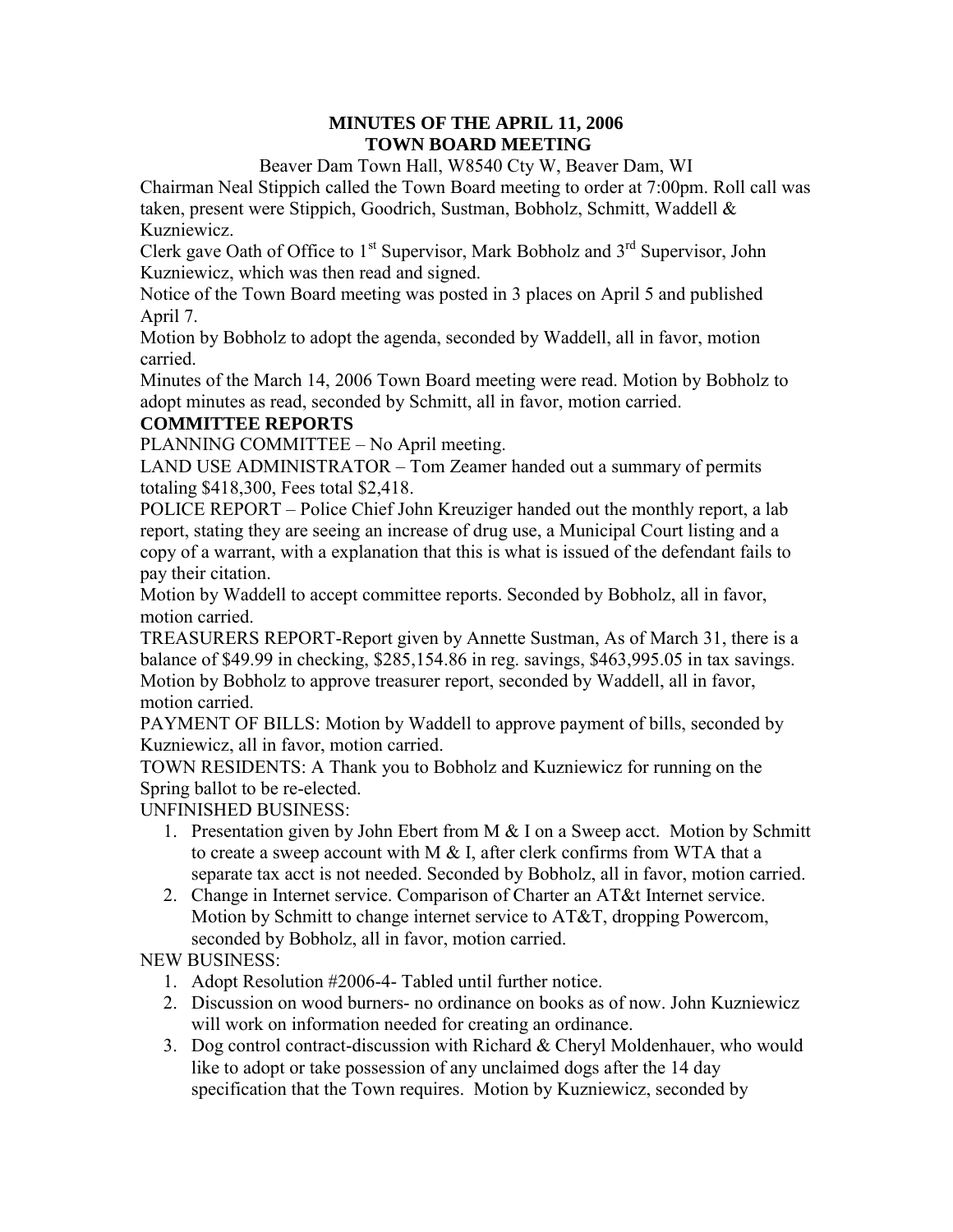Schmitt, to approve transmit ownership of unclaimed dogs to the Moldenhauers, once they have an agreement drafted and approved by the Towns atty. All in favor, motion carried.

CLERKS REPORT: No operators License. Following items received by were read: Letter from the Office of the Commissioner of Insurance stating claim payment in the amount of \$445.35 will be paid to the Town after the \$500 deductible. UTC meeting/workshop is Saturday, May 6 at Cedar Creek Resort; ATC 10 yr plan available on their website; Dodge County Planning & Dev Dept. approval of rezoning for Karla Kuzniewicz, adopted resolution for Minor Land Divsision #2006-0134; Land Use Permit for Janice Bobholz.

CHAIRMAN/SUPERVISORS CORRESPONDENCE AND INFO.- Bobholz stated a need to look at a new seal coat-what was done last year is not holding. He will speak with Leo. Shouldering needed on Ollinger, Kellom, Fabisch and Nova Pass. Items received by Stippich are as follows: Bridge Inspections needed, done by County for \$175, 2 bridges and reports are completed; CD disc with County 2030 Comprehensive Plan; GI's mapping of County; Marge Pearce on TABOR; Rock River Coalition Workshop; Comprehensive Plan Seminar; Successful TIF management; Stippich also gave a summary of his trip East on Developement Rights and Saving Ag lands.

Motion by Waddell to adjourn, seconded by Schmitt, all in favor, motion carried. Meeting adjourned 9:55pm.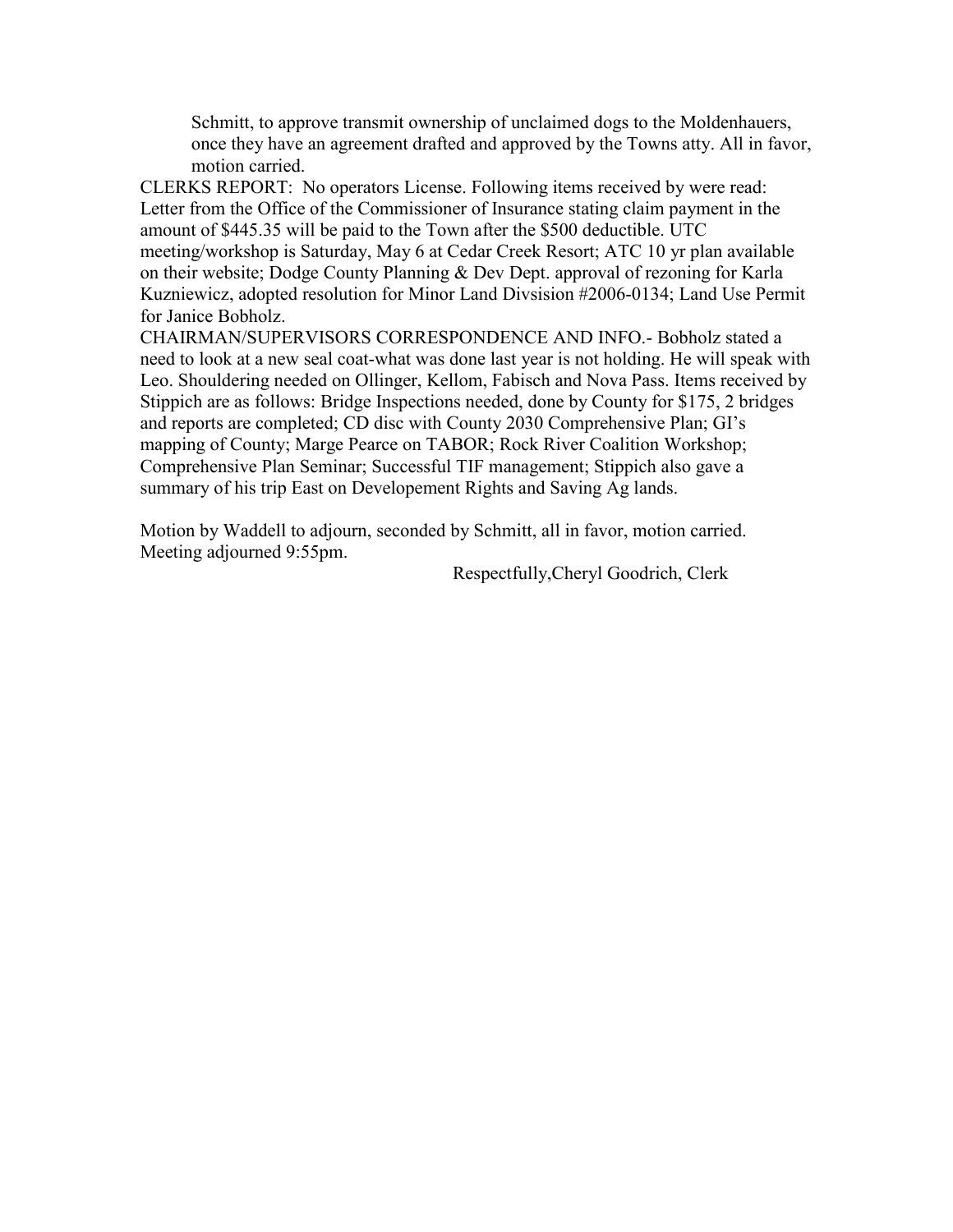### **MINUTES OF THE MAY 9, 2006 TOWN BOARD MEETING**  Beaver Dam Town Hall, W8540 Cty W, Beaver Dam, WI

BOR Chairman Jeff Schmitt called BOR into session at 7:05pm. Verbal roll call was taken by clerk, present were Schmitt, Waddell, Stippich, Goodrich, Kuzniewicz, and Bobholz. Clerk talked with Associated Appraisal that tax roll is not complete and is looking at setting a date in June. Motion by Bobholz to adjourn until notification of completed roll. Seconded by Kuzniewicz, all in favor, motion carried.

Chairman Neal Stippich called the Town Board meeting to order at 7:10pm. Roll call was taken, present were Stippich, Goodrich, Sustman, Bobholz, Schmitt, Waddell & Kuzniewicz.

Notice of the Town Board meeting was posted in 3 places on May 2 and published May 6.

Motion by Wadell to adopt the agenda, seconded by Schmitt, all in favor, motion carried. Minutes of the April 11, 2006 Town Board meeting were read. Motion by Waddell to approve minutes as corrected, seconded by Schmitt, all in favor, motion carried.

## **COMMITTEE REPORTS**

PLANNING COMMITTEE – No May meeting.

LAND USE ADMINISTRATOR – Tom Zeamer not present, but had a summary of permits to date for 06, handed out by clerk. Projects total \$3,701,550, Fees total \$12,656. POLICE REPORT – Police Chief John Kreuziger handed out the monthly report, and stataed that legislation passed for yield signs at RRxings, also, citation for junk vehicles on Iron Rd is going to court May 30.

Motion by Bobholz to accept committee reports. Seconded by Waddell, all in favor, motion carried.

TREASURERS REPORT-Report given by Annette Sustman, As of April 30, there is a balance of \$4,998.02 in checking, \$170,710.48 in reg. savings, \$465,716.96 in tax savings. Annette asked about collection of PP, what amount and time limit. She will call Hannan and have him draft a letter to be sent out to all overdue PP tax holders.

Motion by Bobholz to approve treasurer report, seconded by Kuzniewicz, all in favor, motion carried.

PAYMENT OF BILLS: Motion by Stippich to approve payment of bills, seconded by Schmitt, all in favor, motion carried.

TOWN RESIDENTS: Randy Warmka asked if driveway permit was needed from town for driveway off Home Depot entrance. Consensus of board is that city approval is needed, Warmka stated city is waiting on DOT. Steve Drunaske asked about minimum square ftg and permits needed for duplex on lot purchased in Voigts Wooded Hills. He was informed he would need a conditional use for a duplex to be built in R-2 before a building permit could be issued.

UNFINISHED BUSINESS:

1. D/D creating an Ordinance for outdoor wood burners- Kuzniewicz presented a rough draft of an ordinance for outdoor furnaces. After discussion on changes to be made, Motion by Schmitt to table until June meeting to review rewritten ordinance with changes. Seconded by Bobholz, all in favor, motion carried.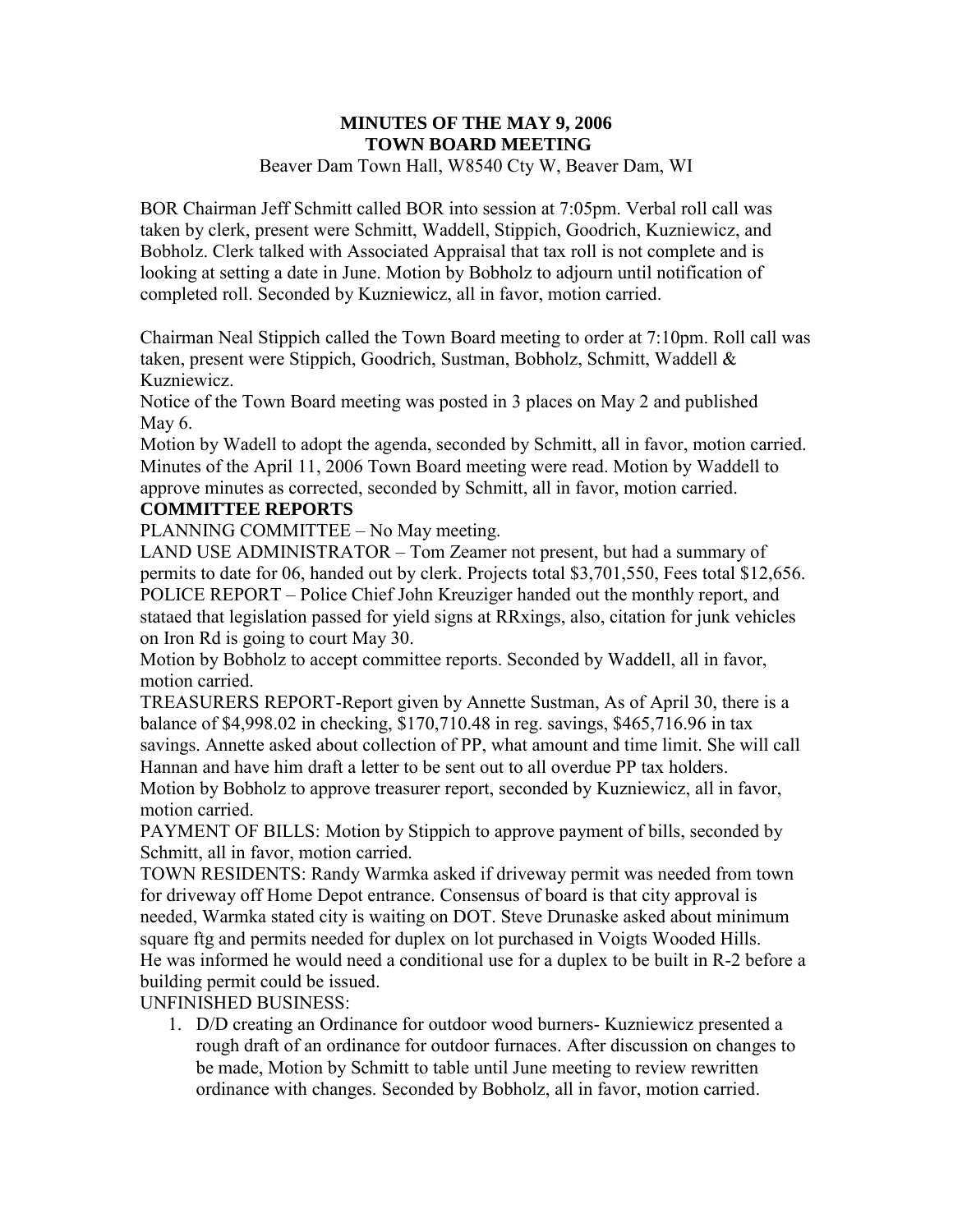#### NEW BUSINESS:

- 1. \*\*\*(reason it was tabled)Adopt WTA Resolutuion on Livestock Siting- after discussion, Motion by Schmitt to table, seconded by Bobholz, all in favor, motion carried.
- 2. D/D road maintenance projects-discussion on Burns Rd, drainage culvert needs fixing and top layer needed, other possibilities are Beaverland Pwky, Rosendale St, and Parker Rd. Road inspection not yet complete. Motion by Schmitt to table, complete inspections and hold a special meeting on May 23, 7:00pm. Motion seconded by Kuzniewicz, all in favor, motion carried.

CLERKS REPORT: Operators License with approved background checks, Julie Reifsnider, Arlette Ward, and Cheryl Goodrich. Motion by Stippich to approve above listed for Operators License. Seconded by Schmitt, all in favor, motion carried. Following items received and read by clerk: Invitation by Village of Reeseville to attend a Ribbon Cutting Ceremony for their New Community Center, June 22, Clerk will attend; BD Lake Improv. Assoc Thank you for past donations, asking for current donation, clerk will check if donation was passed by board and made already; DC BOA, public hearing May 18 for Beth Rueter and Robin Hanson for a variance to the terms of the zoning provisions of DC land use code; Office of Commissioner of Insurance letter stating a possible 8%rate reduction; Letter to participate in the MDA Lockup June 29, no interested persons to participate; Recycling compliance requirements. Clerk will call Onyx on this matter. And MAPS(Mid America Planning Services) Community Block Grant Application. Motion by Schmitt to contract with MAPS to enter state lottery for housing grants. Seconded by Stippich. After discussion, Schmitt recalled motion.Clerk will call MSA and MAPS to further investigate grants.

CHAIRMAN/SUPERVISORS CORRESPONDENCE AND INFO.- John Kuzniewicz and Tom Zeamer met at site of new home on Airport Rd for a request for a  $2<sup>nd</sup>$  driveway, small culvert may be needed. Bobholz will investigate and make recommendation. Kuzniewicz stated Traceys is hauling white lime with city loader on town road. He will call city. 10ton weight limit sign needed on Airport Rd. Clerk will order 20 10ton limit signs, for town roads. Mailings received by Stippich: RSV Engineering Inc; Livestock Siting Law; Grant program for purchasing of development rights; Forest Tax and Stewardship newsletter.

Motion by Waddell to adjourn, seconded by Schmitt, all in favor, motion carried. Meeting adjourned 10:40pm.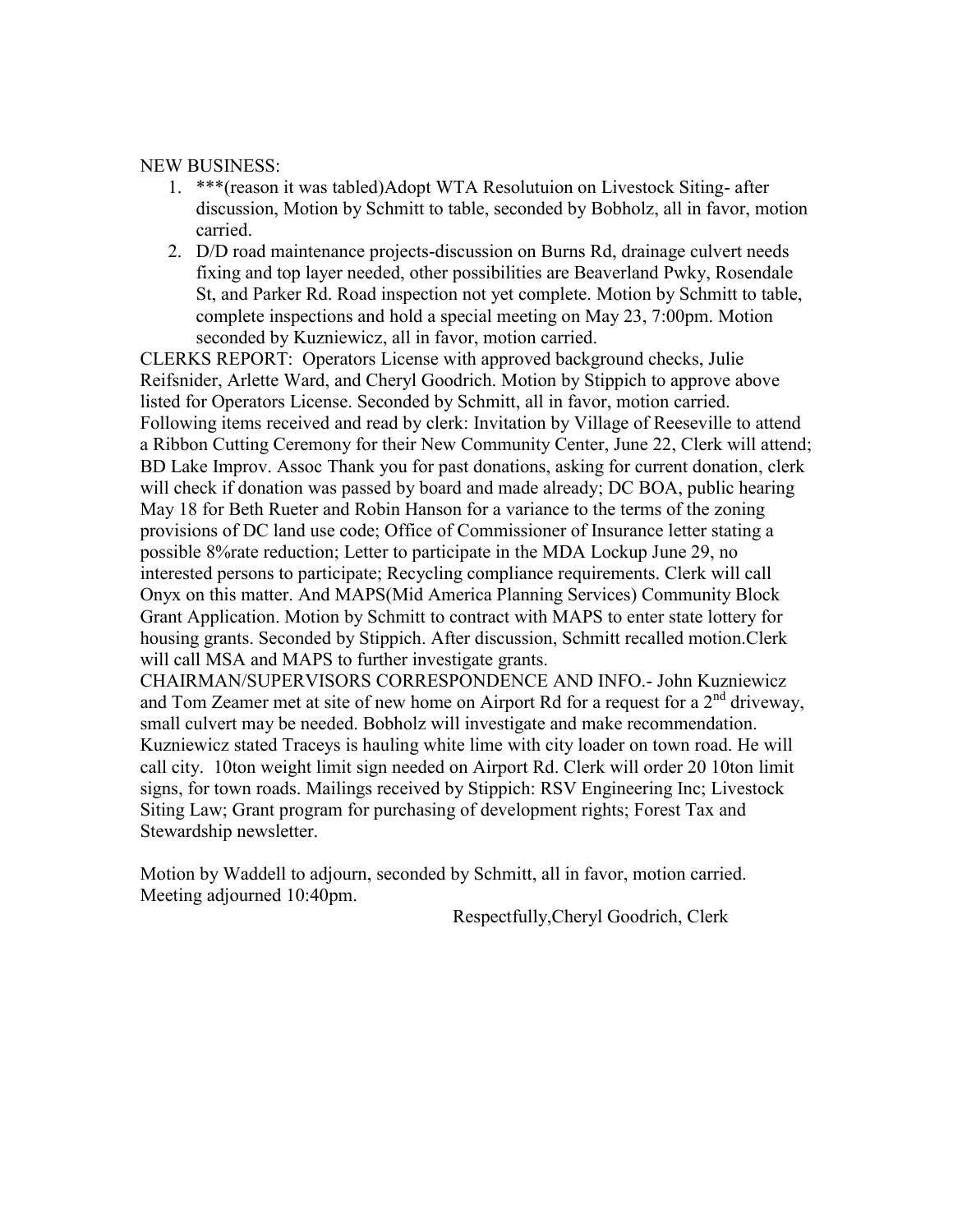#### **MINUTES OF THE JUNE 13, 2006 TOWN BOARD MEETING**  Beaver Dam Town Hall, W8540 Cty W, Beaver Dam, WI

Opened at 7:05pm with the Public Hearing on Liquor license applications. Publication for Public Hearing was May 27, 30 & 31 and posted in om 3 places on May 25. Applicants for liquor license are Powercom Raceway, Bayside Supper Club, Mr. Madison's Bar, United Cooperative, Kwik Trip, Bogeys, Jumpers, BD Golf Management Inc., Old Hickory Golf Club, BD Conservation Club, Simar Oil, Leipsic Tavern. There were no outstanding bills or taxes. No one spoke for or against renewls. Closed Public Hearing at 7:13pm.

Chairman Neal Stippich called the Town Board meeting to order at 7:13pm. Roll call was taken, present were Stippich, Goodrich, Sustman, Bobholz, Waddell & Kuzniewicz. Schmitt absent. Schmitt arrives at 7:35pm.

Notice of the Town Board meeting was posted in 3 places on June 5 and published June 9.

Motion by Kuzniewicz to adopt the agenda, seconded by Waddell, all in favor, motion carried.

Minutes of the May 9, 2006 Town Board meeting were read. Motion by Bobholz to approve minutes as read, seconded by Kuzniewicz, all in favor, motion carried.

### **COMMITTEE REPORTS**

PLANNING COMMITTEE – Minutes of the June 9 meetings was read by Al Matuszeski.

LAND USE ADMINISTRATOR – Tom Zeamer had a summary of permits to date for 06, Projects total for \$4,285,550, Fees total \$16,040.

POLICE REPORT – Police Chief John Kreuziger handed out and reviewed the May monthly report and 2005 Year End report. The problem with Moved fire numbers will be handled by giving a warning first then a citation if problem persists. Town of Beaver Dam police assisted with the Memorial Day Parade and traffic control for the motorcycle ride for MD. Court case for Dan Roedl Sr. owner of property with multiple junk vehicles, Dan Jr. appeared, Judge gave 30 days to clean up. Also, legislation passed to put yield signs in place of Stop signs at RR crossings. Stop signs at McKinley, Sunset Bay and Prospect will be replaces with Yield signs. Roger or Cheryl will communicate with RR on change of signs. Bobholz stated there is an on-going problem with speed and failure to Stop Hemlock and Pine Rds. A trailer will be places in that area. Next month Chief Kreuziger will review employee evaluations and policy.

Motion by Waddell to accept committee reports. Seconded by Schmitt, all in favor, motion carried.

TREASURERS REPORT-Report given by Annette Sustman, As of May 31, there is a balance of \$4,963.02 in checking, \$179,222.36 in reg. savings, \$286,259.79 in tax savings. Discussion on Sweep account. Motion by Kuzniewicz to put all monies into a Sweep account except the earmarked equipment CDs. Seconded by Schmitt, all in favor, motion carried. Motion by Bobholz to approve treasurer report, seconded by Kuzniewicz, all in favor, motion carried.

PAYMENT OF BILLS: Motion by Waddell to approve payment of bills, seconded by Schmitt, all in favor, motion carried. Discussion to bid out gas for police dept.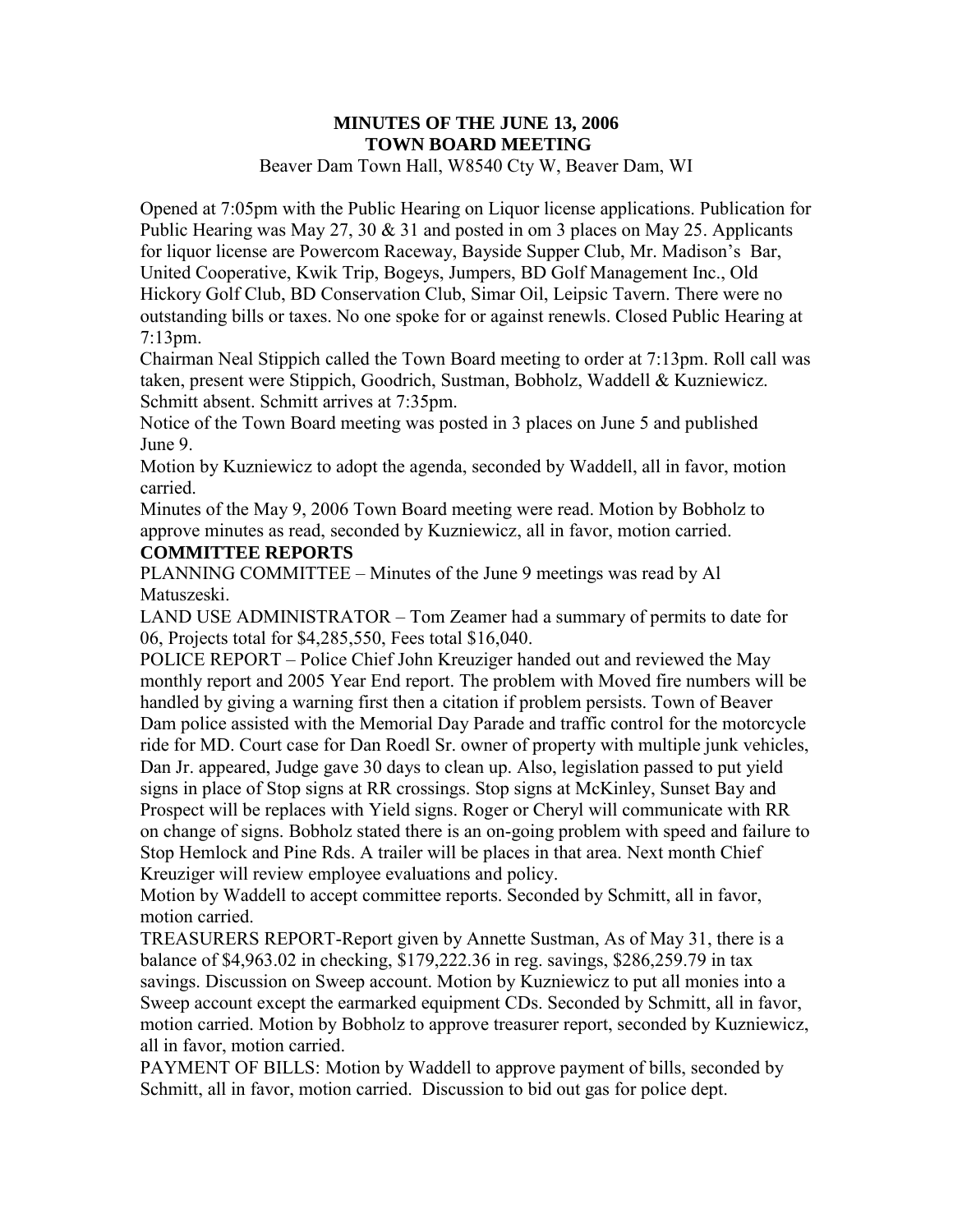TOWN RESIDENTS: Russell Landsinger inquired about trees planted in road ROW at neighbors. Bobholz stated according to the County plans the trees are not in the road ROW. Tom Zeamer would like to have a solution the yard waste. Onyx will be called on that for suggestions. A resident on County A requested a change of speed limit on county A from 55 to 45mph. He was directed to contact the County Hwy Committee. UNFINISHED BUSINESS:

- 1. D/D creating an Ordinance for outdoor wood burners- Kuzniewicz presented a rough draft of an ordinance for outdoor furnaces. After discussion, Motion by Bobholz to not allow outdoor woodburners in subdivisions. Seconded by Waddell. A was a 3 to 2 vote, with Waddell & Schmitt voting Ney, motion carried. Kuzniewicz will rewrite ordinance with changes.
- 2. D/D Livestock Siting Law a meeting will be set up in the future to review.

### NEW BUSINESS:

1. Act on renewal applications for Liquor and Operators License- Liquor licenses applied for are as follows: Bayside Supper Club, Jumpers, BD Conservation Club, Kwik Trip, Bogeys, Simar Oil, Mr Madison's, Old Hickory Golf Club, BD Golf Management, Untied Cooperative, Raceway @ Powercom Park, Leipsic Tavern. Motion by Bobholz to approve renewals, seconded by Waddell, all in favor, motion carried.

 The following applied for an Operators License with background checks still needing to be completed. Marcella Kaul, Gary Kaul Jr., Sukndeep Garcia, Jana Elgersma, Lesli Narr, & Jenny Bahls. Motion by Stippich to approve Licenses pending background checks are completed and approved. Seconded by Schmitt, all in favor, motion carried.

 The following applied for Operators license with completed background checks. Christina Kamrath, Brenna Lamers, Jamie Polster, Tamm Parzy, Thomas Ploeger, Steve Kaiser, Joshua Bartsch, Teri Arndt, Debra Oksa, Jenny Gust, James Strohmayer, Patricia Linde, Ben Gentz, Abbe Finke, Rex Melius, Christine Knezinek, Cheryl Goodrich, Julie Reifsnider, Christen Sundquist, Melissa Kempfer, Kaatie Stange, Bethany Milan, Brad Marthaler, Arlette Ward, Carrie Seija, Angela Winter, Rhonda Westover, James Hopkins, Robert Schmidt, Kevin Semple, Dale Maas, Joseph Lininger, ConneiWebber, Tracy & Tom Grotenhuis, Tonya Westphal, Kenna Arvold, Joyce Longseth, Mark Kimmel, Nancy Kimmel, Christina Pfeil, Kevin Osterhoff, Dee Bartholomeau, Donna Koerner, Stacey Christian, Linda Smith, Sandra Kluz, Doris Wardrop, Kandie Sippel, Dan Miller Crtystal Scharf, Chisa Roeske, Kelly Harden, Sarah Roedl, Jody Keil, Gay Slosser, Stephanie Duckett, Jodi Bollig. Motion by Schmitt to approve Operators Licenses, seconded by Bobholz, all in favor, motion carried.

One Operators License applied for by Jessica Buwalda, did not get an approved back background. Motion by Schmitt to deny License for Jessica Buwalda, seconded by Waddell, motion carried.

2. Road Maint. Projects – Top Coat Burns Road, Crack Fill and Seal Coat, Shaw Hill Rd, ¾ mile from W South, Lake Hills Dr, Brookwood Circle and Town Hall Parking Lot. Cold mix and Seal coat the following: N Crystal Lk Rd, curve to city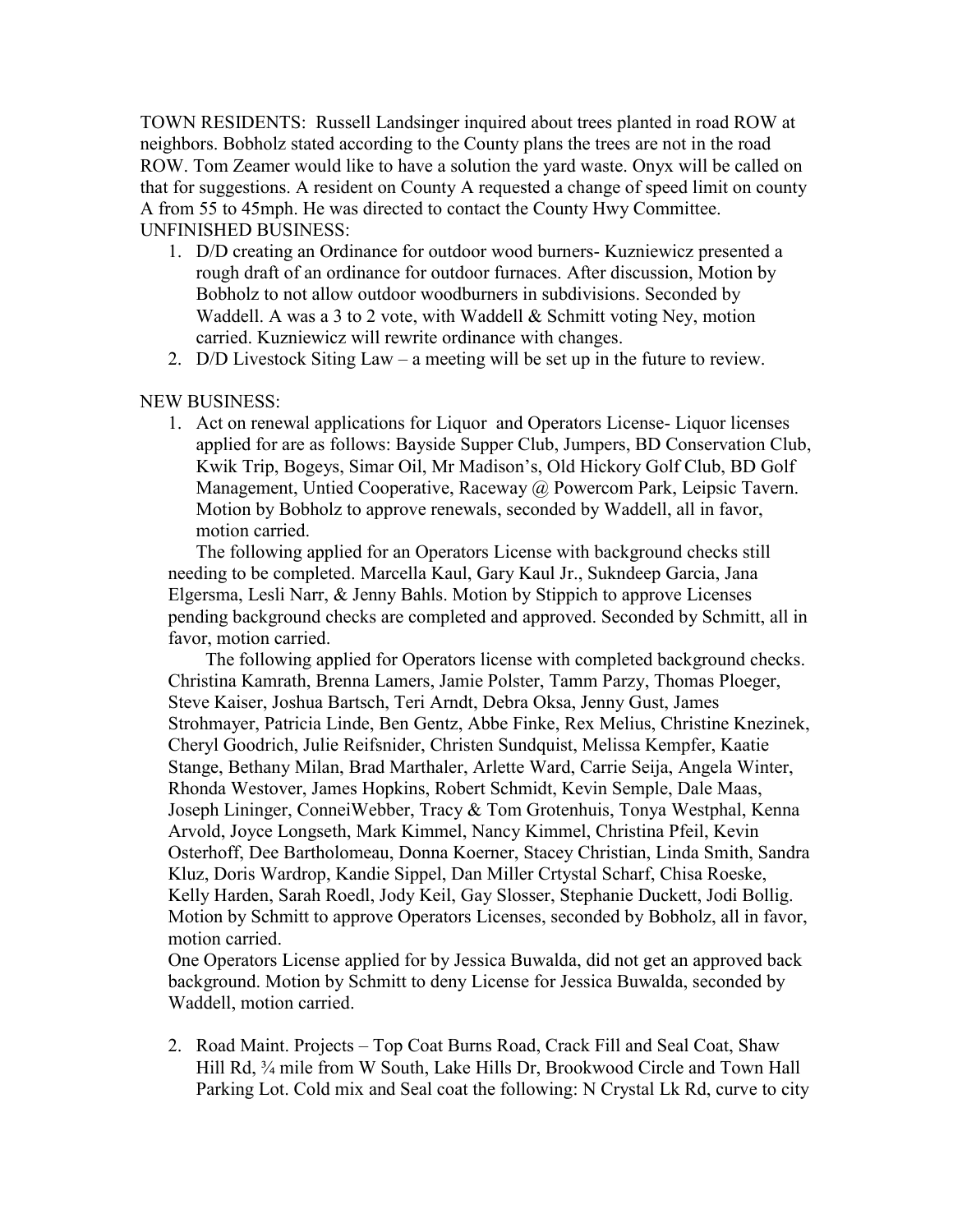limits with driveway grades; Iron Rd, Kwik Trip to ¼ mile; Beaverland Pkwy, all; S Center Rd, W side of road, city limits on North, 151 bridge on South. East side of road, city limits on North to 500ft south to Schmitts crushing site. Motion by Schmitt to accrpt bids for the above listed projects, seconded Bobholz, all in favor, motion carried. Bids to be turned in by July 11.

3. Appoint LUA-Chairman Neal Stippich appoints Tom Zeamer to Land Use Administrator for a 1 yr term. Motion by Kuzniewicz to approve appointment of Tom Zeamer, seconded by Schmitt, all in favor, motion carried. Chairman Neal Stippich appoints Tom Zeamer as Driveway Administrator. Motion by Bobholz to appove appointment and include a \$75 per driveway permit pay to administrator and authorize purchase of a Lock Level. Seconded by Waddell, all in favor, motion carried. Appointed to the Planning committee as an alternate is Heather Ganske, Motion by Bobholz to approve appointment, seconded by Kuzniewicz, all in favor, motion carried.

CLERKS REPORT: Items received by the clerk are as follows: Notice of Hearing and request for comments by the Public Service Commission of WI, July 26, 9:00am; County Land Use Permit for Forefront Homes, agent for Jeff & Sarah Gruszynski, new home at W9289 Sunset Bay Rd.; County Land Use Permit for Terri Ward for riprap; County Letter of Intent for New Frontier, agent for Roseanne Schutte, this item has been dropped. WTA/UTC minutes; WI Dept of Commerce Conditional approval for Get Fit Plumbing and WI Dept of Commerce Conditional approval for Get Fit Elevator. Copy of Countryside Kennels Non-Profit Rescue Division Contract.

Clerk will call for Open Book and BOR dates.

CHAIRMAN/SUPERVISORS CORRESPONDENCE AND INFO.- Discussion of having a dumpster at Long bridge by Bayside. Rumor of Hospital land behind Home Depot is sold to be developed for homes. Michael Cornielia and Jenny Knaup inquired about getting a permit to sell fireworks, they were told permits were not granted by the Town for sale of fireworks. County salt shed sold to a company will to divide building, with Waterloo receiving half, questioned if Town wants half. Stippich will get a proposal. Land Use and Future of WI seminar in Oconomowoc, Fri., June 16. MSA submitted a Community Block Grant for Development, Motion by Schmitt to approve application for Grant, seconded by Kuzniewicz, all in favor, motion carried.

Motion by Waddell to adjourn, seconded by Schmitt, all in favor, motion carried. Meeting adjourned 11:05pm.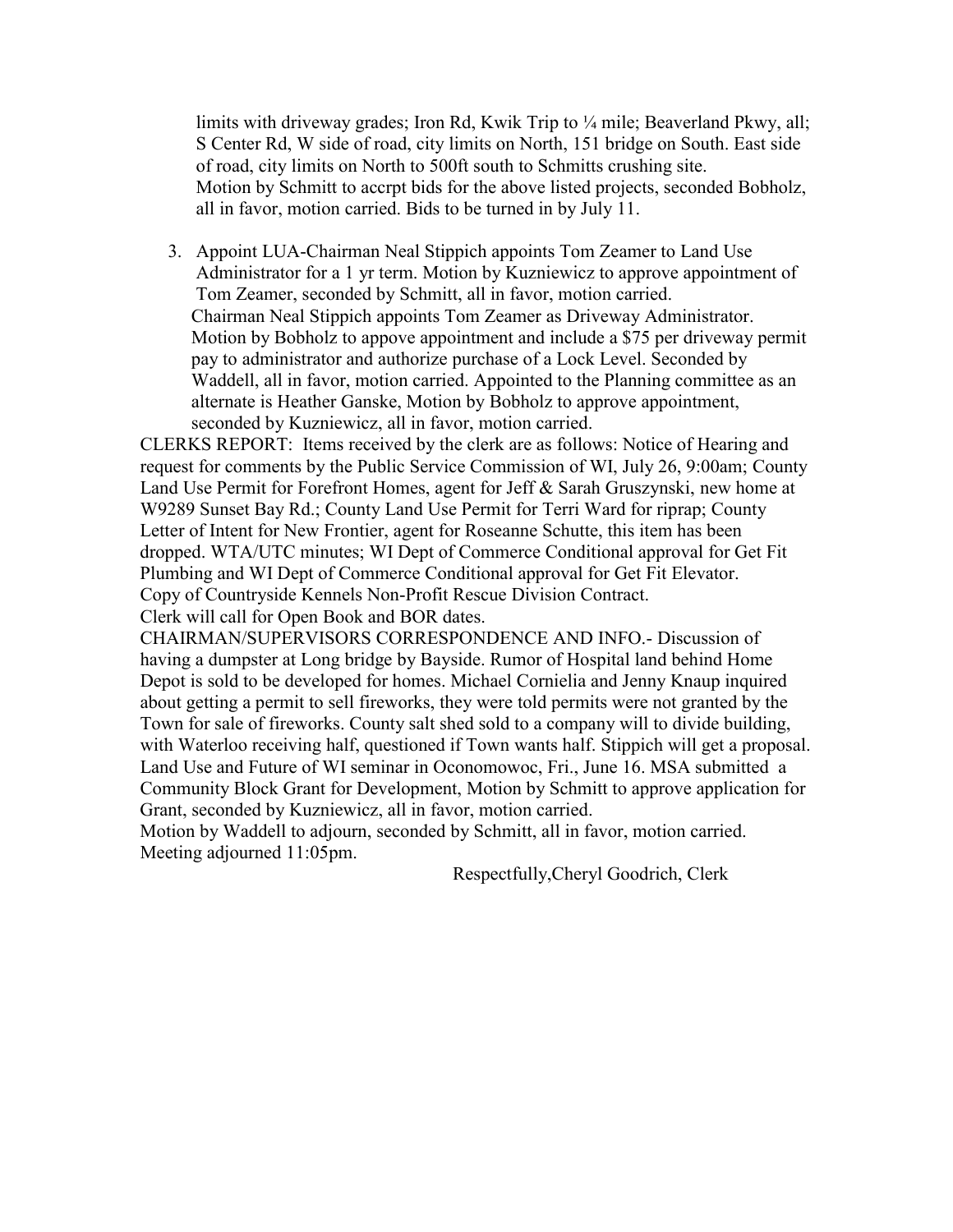# **MINUTES OF THE JULY 11, 2006 TOWN BOARD MEETING**

Beaver Dam Town Hall, W8540 Cty W, Beaver Dam, WI

Chairman Neal Stippich called the Town Board meeting to order at 7:10pm. Roll call was taken, present were Stippich, Goodrich, Sustman, Bobholz, Waddell & Kuzniewicz & Schmitt.

Notice of the Town Board meeting was posted in 3 places on July 6 and published July 10.

Motion by Schmitt to adopt the agenda, seconded by Kuzniewicz, all in favor, motion carried.

Minutes of the June 13, 2006 Town Board meeting were read. Motion by Bobholz to approve minutes as read, seconded by Waddell, all in favor, motion carried.

### **COMMITTEE REPORTS**

PLANNING COMMITTEE – No Minutes available yet for July 10 meeting. LAND USE ADMINISTRATOR – Tom Zeamer had a summary of permits to date for 06, Projects total for \$4,812,550, Fees total \$19,597.

POLICE REPORT – Police Chief John Kreuziger handed out the monthly activity report and to discussion the following: Dog catcher problems, and he needs map of Town boundries; Troopers Association will be using the Town Hall on the  $3<sup>rd</sup>$  Tuesday of each month for meetings; Badgerland Comm. donated a cell phone charger for squad; Semi's parking on Kellom Rd, drivers given warning and were told to remove semi's and find a different place to park; Moved fire numbers, 3 property owners were advised to put them back in proper area.

Motion by Bobholz to accept committee reports. Seconded by Kuzniewicz, all in favor, motion carried. Motion by Schmitt to move #3  $& 4$  of New business up on agenda to before treasurers report, seconded by Bobholz, all in favor, motion carried.

**New Business**: **#3**. Road Projects – NE Asphalt estimate for top coat on Burns Rd is \$28,913. Motion by Stippich to accept bid for Burns Rd, seconded by Schmitt, all in favor, motion carried. Crack Fill Services, bid for \$0.98lb of sealant, totaling approximately \$4250. Motion by Schmitt to accept bid for filling with verified estimated quantity, seconded by Kuzniewicz, all in favor, motion carried. Scott Construction bid for seal coating and cold mix. Approx. \$100,000. Motion by Kuzniewicz to accept bid for all approved submitted roads except #5 N Crystal Lk Rd, and to use clean limestone, with budget of up to \$85,000 total. Seconded by Schmitt, all in favor, motion carried. **#4**. Act on Recommendation for approval of rezoning for Maron, Bempler, Boode, & Malek, and Final Plat for Hillview Subd.  $1<sup>st</sup>$  Addition.

Motion by Kuzniewicz to approve recommendation to rezone for W. Maron on 8.76 acres from AG and undeveloped to all Commericial. Seconded by Schmitt, all in favor, motion carried. Motion by Kuzniewicz to approve recommendation to rezone for Gempler and Boode from R-1 to R-2. Seconded by Bobholz, all in favor, motion carried. Motion by Bobholz to approve recommendation to rezone for Malek, from A2 to R-1. Seconded by Schmitt, all in favor, motion carried. Motion by Bobholz to accept dedication for Hillview Subd. 1<sup>st</sup> Addition pending approval of Letter of Credit. Seconded by Schmitt, all in favor, motion carried.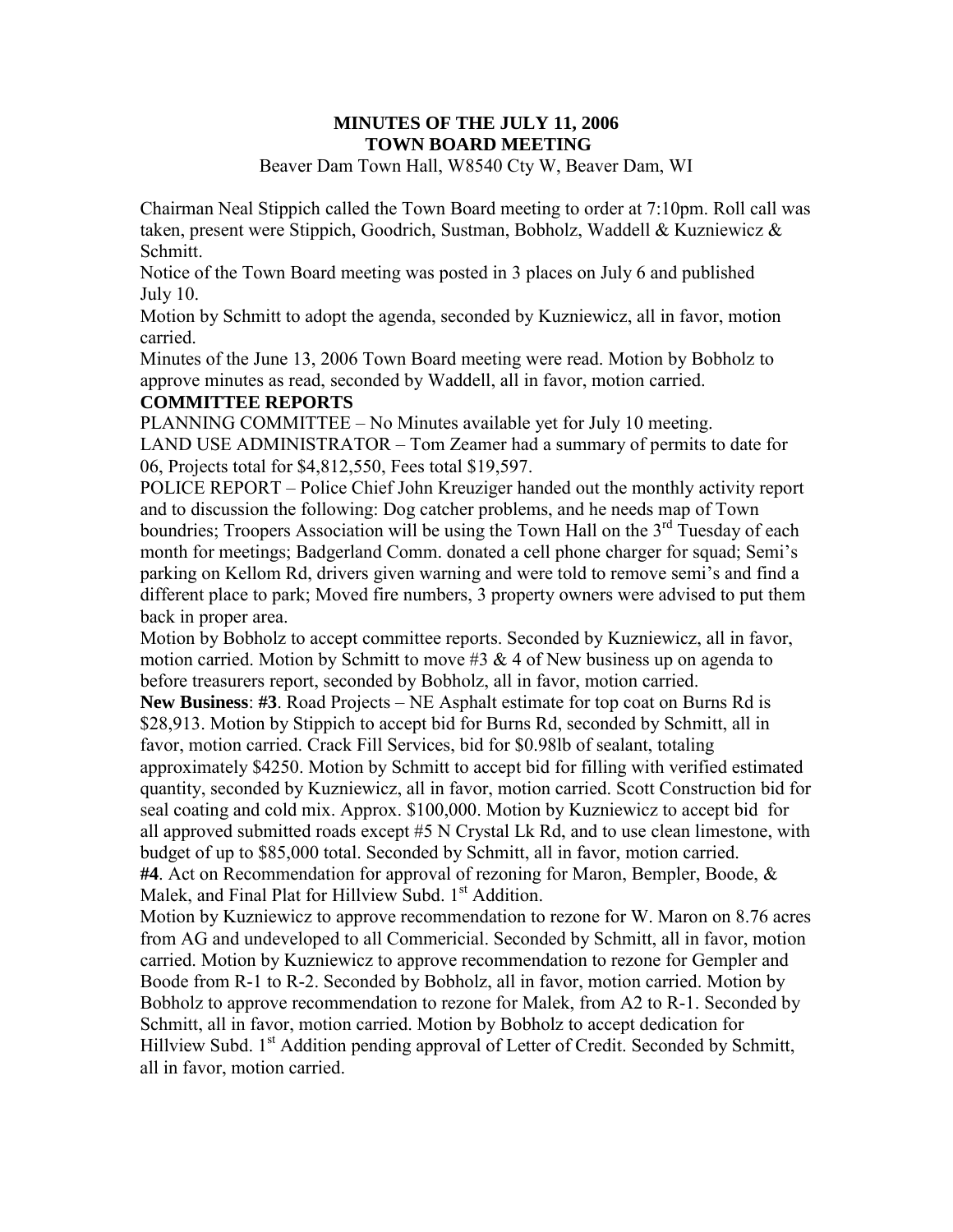Motion by Stippich to Move New Business #1 Sammon legal case, to be next on the agenda, seconded by Schmitt, all in favor, motion carried.

**#1**-Motion by Schmitt to move into closed session to confer with attorney on a matter currently in litigation. Seconded by Kuzniewicz, all in favor, Schmitt, Waddell, Stippich, Kuzniewicz and Bobholz. Motion carried.

**#2**-Motion by Schmitt to reconvene into open session, seconded by Kuzniewicz, all in favor, motion carried.

TREASURERS REPORT-Report given by Annette Sustman, As of June 30, there is a balance of \$4,536.21 in checking, \$364,049.03 in reg. savings, \$288,002.60 in tax savings. Hannan sent letters to those with unpaid PP bills and advised to take any left unpaid to small claims court. Motion by Schmitt to send unpaid PP bills to court. Seconded by Kuzniewicz, all in favor, motion carried. This can be done by Treasurer. Motion by Bobholz to accept treasurers report, seconded by Waddell, all in favor, motion carried.

PAYMENT OF BILLS: Motion by Schmitt approve payment of bills, seconded by Stippich, all in favor, motion carried.

TOWN RESIDENTS: Al Matuszeski requests time sheets, job descriptions, and any other information be turned in to him by Aug 31, for review by Personnel committee for consideration of raises for Town Elected Officials.

UNFINISHED BUSINESS:

- 1. D/D creating an Ordinance for outdoor wood burners- Kuzniewicz presented a Ordinance #2-2006 "Outdoor Furnances within the Town of Beaver Dam". After discussion, Motion by Stippich to adopt Ordinance #2-2006, excluding Section 6 on page 2. Seconded by Waddell, all in favor, motion carried.
- 2. Salt Storage Bid Stippich received a bid of \$55,000 for dismantle, move and assemble, ½ of County Salt shed with 300 ton capacity, now located in the City of Beaver Dam. Cost for a new 500 ton capacity shed is approx. \$80,690. Suggestion was made for getting information and cost for a bunker silo and other setups. Stippich will get info and set up a meeting.

CLERKS REPORT: Operators Licenses applied for with approved background checks are as follows: Kristine Klodowski, Cynthia Nelson, Jenny Bahls, Jana Elgersma, Lesli Narr, Sukdeep Garcia, Marcella Kaul, and Gary Kaul Jr. Motion by Schmitt to approve Operators License, seconded by Waddell, all in favor, motion carried. Items received by the clerk are as follows: WTA County Unit meeting July 19, 8:00pm; DNR letter Re: assistance with gypsy moth management; DC Land Resources and Parks Dept, public hearing 7-17-06, 7:25pm, on the Petition of the Town of Ashippun to amend Table 3.6-1; DC Board of Adjustment public hearing on the appeal of Forefront Homes for a variance, 7-20-06, 7:25pm; Phase II Storm Watger Regulation and Compliance in WI, seminar, July 20 in Green Bay. Also a reminder of for BOR on July 26, from 6-8pm. CHAIRMAN/SUPERVISORS CORRESPONDENCE AND INFO.- Information received by chairman is as follows: WTA Educational Seminar July 19 @ Fort Atkinson; Snowplow Rodeo; Bridge Inspection received from County on bridges on Canary and Shaw Hill Rds, only recommendation is to cut trees and bushes on corners. Motion by Bobholz to adjourn, seconded by Waddell, all in favor, motion carried. Meeting adjourned 10:40pm.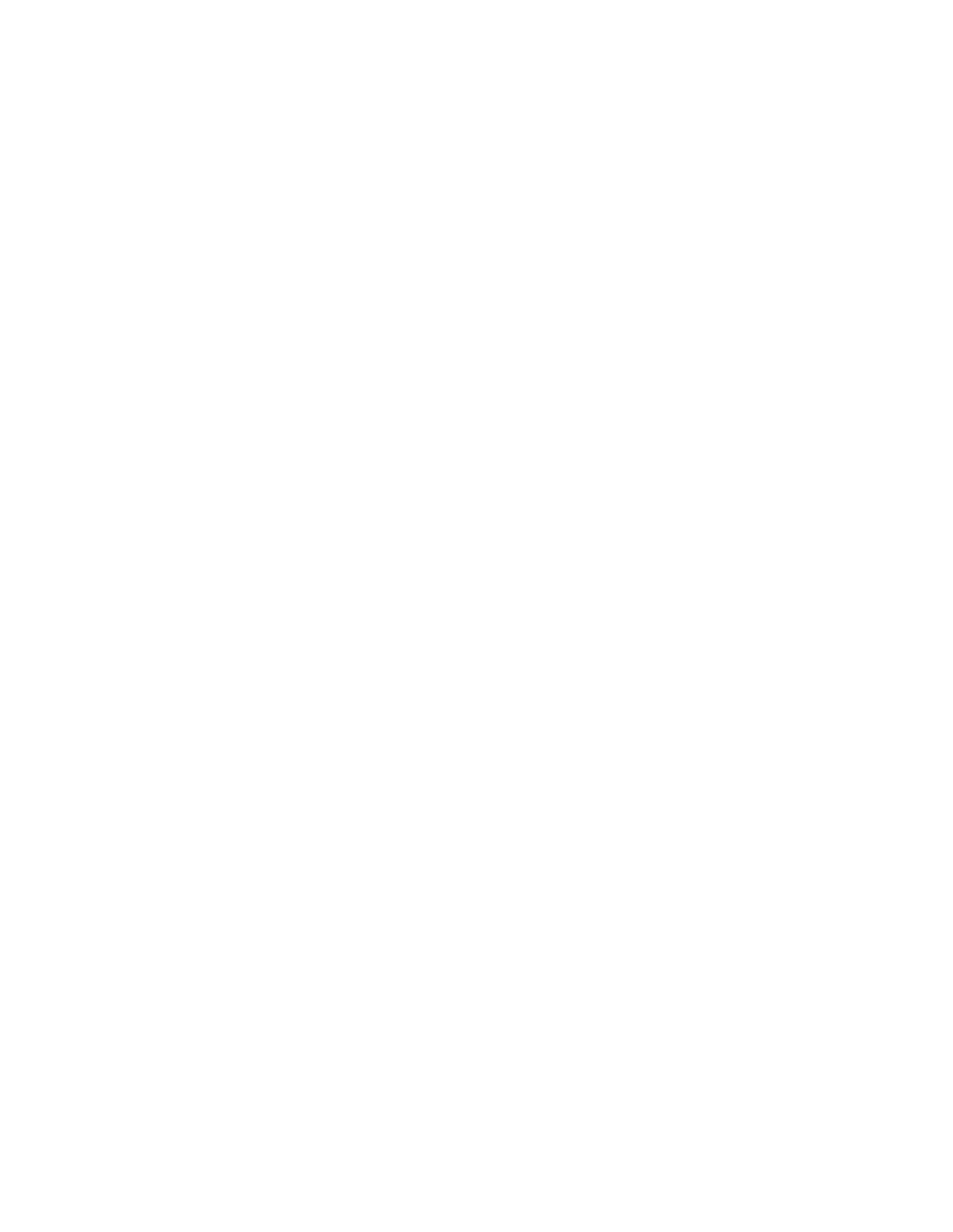### **MINUTES OF THE AUGUST 8, 2006 TOWN BOARD MEETING**  Beaver Dam Town Hall, W8540 Cty W, Beaver Dam, WI

Judge Judy Johnson was present to report on municipal court and statistics. Judy stated the transition process was very smooth. In the 6 months there were a total of 169 tickets written, total fines of \$21,000 and the Towns income was \$6407.29. Comparing that to \$6000 total for a year with the Dodge County Court system.

Chairman Neal Stippich called the Town Board meeting to order at 7:25pm. Roll call was taken, present were Stippich, Goodrich, Sustman, Bobholz, Kuzniewicz & Schmitt. Waddell absent.

Notice of the Town Board meeting was posted in 3 places on July 31 and published August 4.

Motion by Bobholz to adopt the agenda, seconded by Kuzniewicz, all in favor, motion carried.

Minutes of the July 11, 2006 Town Board meeting were read. 1 correction in Town resident section, remove the word personnel, from statement personnel committee. Motion by Bobholz to approve minutes as corrected, seconded by schmitt, all in favor, motion carried.

# **COMMITTEE REPORTS**

PLANNING COMMITTEE – Al Matuszeski read minutes for July 10 & Aug 7 meeting. LAND USE ADMINISTRATOR – Tom Zeamer had a summary of permits to date. For 7-5-06 thru 8-7-06, project total is \$434,000, Fees total \$4050.

POLICE REPORT – Police Chief John Kreuziger handed out and discussed the monthly activity report. Discussion on parking and traffic problems on Madison St & G. 35mph speed limit signs need to be posted on Kellom Rd. Thank you to Mark Bobholz for use and assistance with barricades used to control traffic near a house fire on N Crystal Lk Rd. Officer evaluations should be available next month.

Motion by

Schmitt to accept committee reports. Seconded by Kuzniewicz, all in favor, motion carried.

TREASURERS REPORT-Report given by Annette Sustman, As of July 31, there is a balance of \$973,188.02 in checking Sweep Acct. Annette informed the board according to the statement, Monies are transferred nightly to the Grand Cayman Island branch and is at that time not insured. After discussion, motion by Kuzniewicz to cancel sweep acct and return to savings and CD's. No second on the motion. More information will be gathered from M&I and WTA and will be discussed at a special meeting.

Motion by Schmitt to accept treasurers report, seconded by Stippich, all in favor, motion carried.

PAYMENT OF BILLS: Motion by Schmitt approve payment of bills, except Crack Fill, until a detailed invoice can be reviewed. Seconded by Bobholz, all in favor, motion carried.

TOWN RESIDENTS: Russell Landsinger inquired about what could be done with a hole, or deep ditch area between driveways at Kingdom Hall on Ollinger Rd. Mark Bobholz will check into it.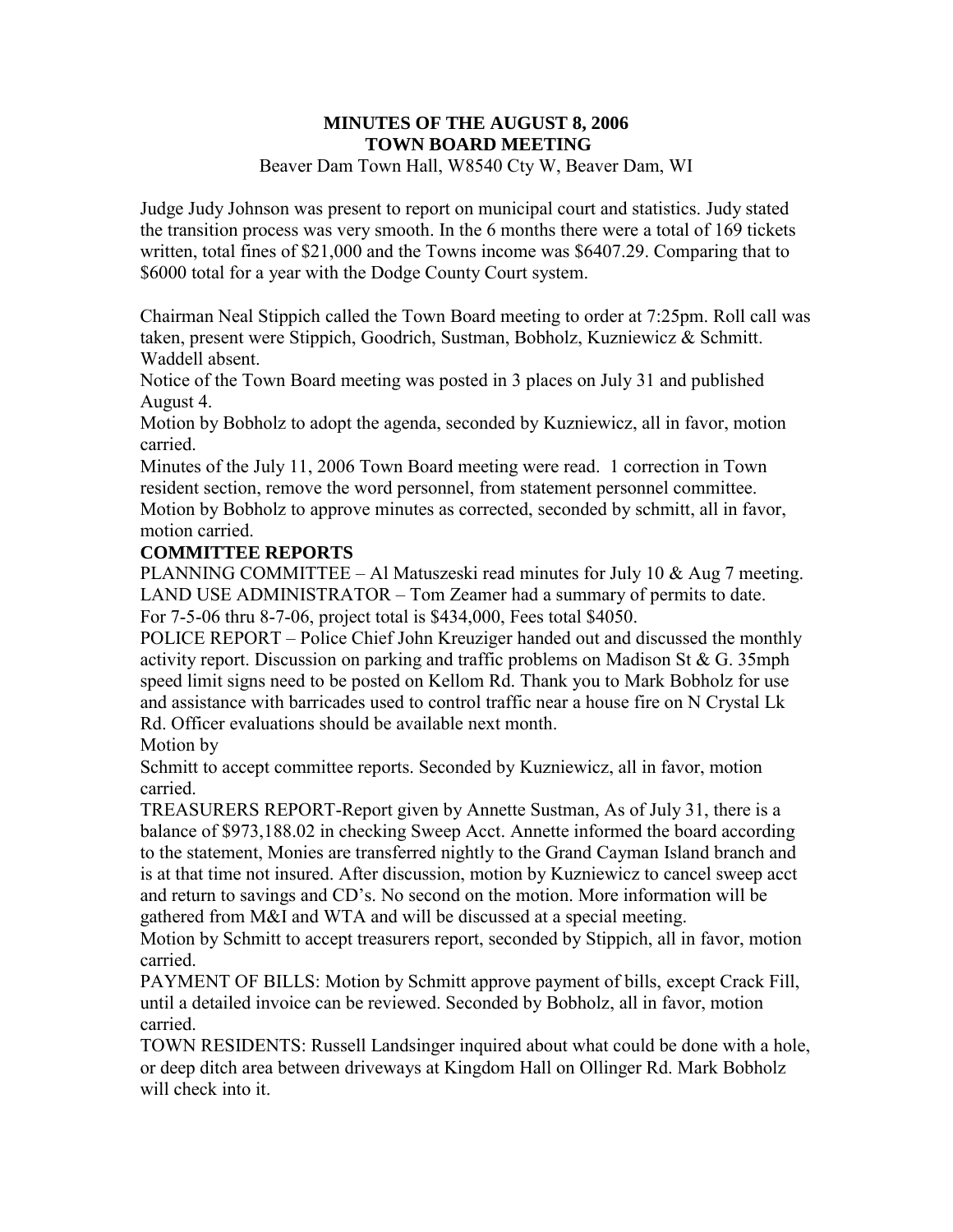### UNFINISHED BUSINESS:

1. D/D Salt Storage – Al Matuszeski, Neal Stippich and John Kuzniewicz visited a few municipalities with different types of salt storage units. After discussion, motion by Bobholz to place an ad for bids in the paper. Seconded by Kuzniewicz, all in favor, motion carried. Bids to be received by Sept 12 meeting. Specs will be 30X40 with 12' high poured or pre-cast walls, with door and dome roof. Neal will contact Wiser Co. for and estimate. After bids are received, site prep specs will be set up by Bobholz and Schmitt, and an add will then be placed for bids on that.

### NEW BUSINESS

- 1. Appoint Planning Committee member Earl Stutz has resigned as a Planning committee member and secretary. Neal Stippich appoints Wm Popp as the new member of the committee. Motion by Kuzniewicz to approve appointment of Wm Popp to the Planning Committtee to replace Earl Stutz. Seconded by Schmitt, all in favor, motion carried. Cheryl Goodrich will act as Planning Committee Secretary to publish and post notices and record and type minutes of Planning meetings. A \$50 per diem will be paid for the secretary position.
- 2. Livestock Siting Ordinance A special meeting will held to discuss and develop a Livestock Ordinance. Meeting to be held Aug 22, 7:00pm.
- 3. Review County Information on Old J and Old Center Rd. Information not available, will be available for Sept meeting.
- 4. Develop A Compliance Assurance Plan ( recycling) Clerk will type up Plan according to Sample with attached agreement with Violia (Onyx) and keep on file.

CLERKS REPORT: Operators Licenses applied for with approved background checks are as follows: Jamie Koepsell and Judith Wolf. Operator License applied for needing a background checks are Jackie Berefsky and Kimberly Krueger. Motion by Stippich to approve Operators License pending approved background checks, seconded by Bobholz, all in favor, motion carried. Items received by the clerk are as follows: D.C. BOA, Hearing Aug 17, 7:00 pm on the appeal of Mark Schmidt for a variance; County Land Use Permit for Forefront Homes, aagent for Jeff & Sarah Gruszynski; County Letter of Intents for Wm & Freida Kern, Earl Stutz, and MSA, agent for New Life Pentecostal Church. Dodge County Humane Society Annual Report; Dodge County Clean Sweep Program brochure, Town of Beaver Dam site is the Dodge County Highway Shop on Cty A, on Saturday Sept 16, 8am-noon. And the BD Chamber Depot Dispatch newsletter, with notification of the annual Chamber Corn Roast on Thursday, Aug 24, 5:30-10:00pm.

CHAIRMAN/SUPERVISORS CORRESPONDENCE AND INFO.- Information received by chairman is as follows: Humane Officer Training Course; PO letter for mail box specifications; Letter from Rick Stadelman&RSV Engineering on Livestock Facility Siting; DC Land & Parks Dept new form to try to rectify lack of communication; Letter from ISO on Insurance Service Office. John Kuzniewicz has received phone call from Rolling Meadows residents needing a place for yard waste and grass clippings. After discussion John and Tom Zeamer will work on that. Question on Todd Metkes Water Management, approved by Dan P, letter is on Neals desk. Mark Bobholz stated Hwy A is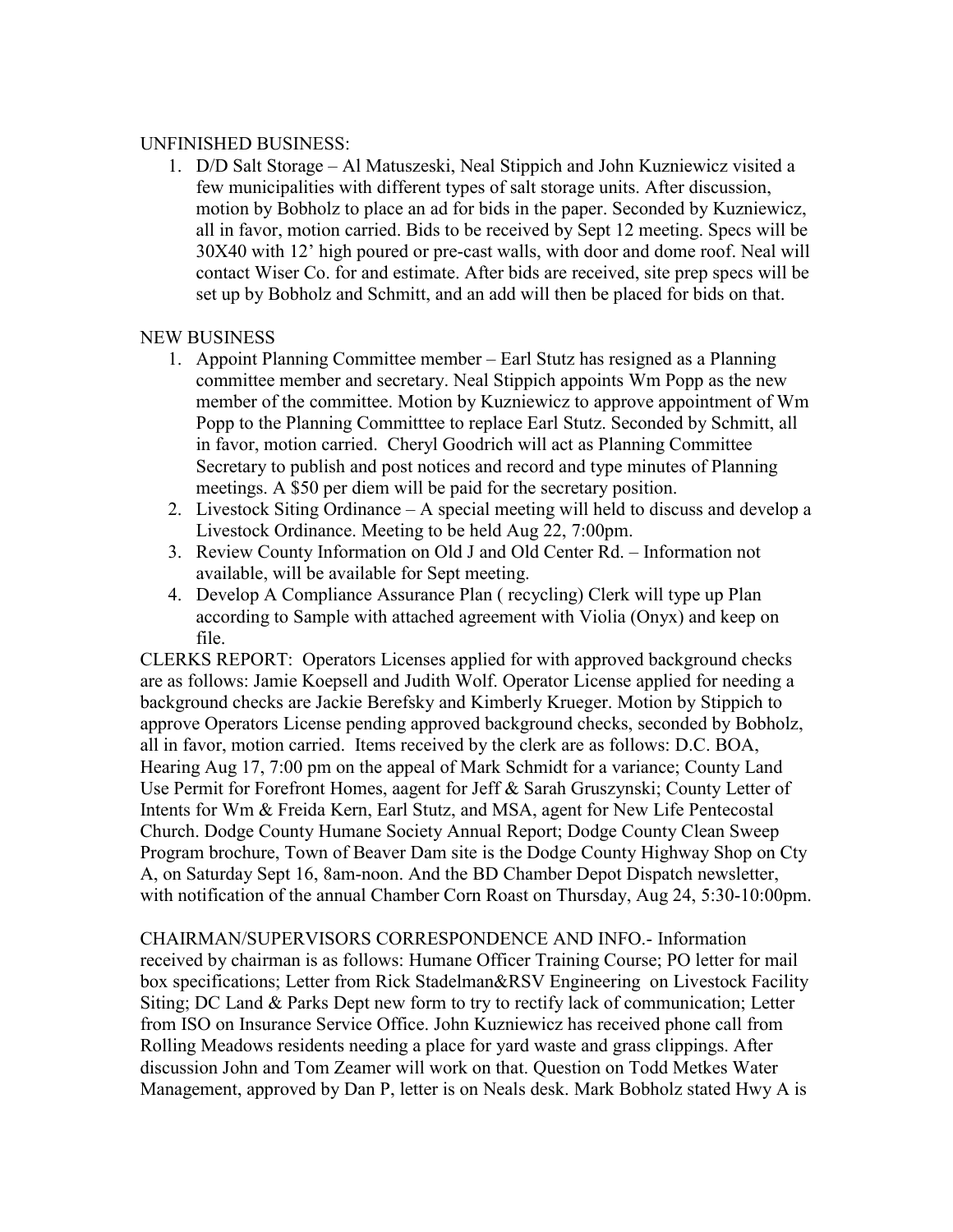complete not to specifications agreed upon by Town and County re: to COG Way, Street sign needed for COG Way, and mailboxes on West side of road on N Crystal Lk Rd between E and Ollinger Rd need to be moved.

Motion by Schmitt to adjourn, seconded by Kuzniewicz, all in favor, motion carried. Meeting adjourned 10:45pm.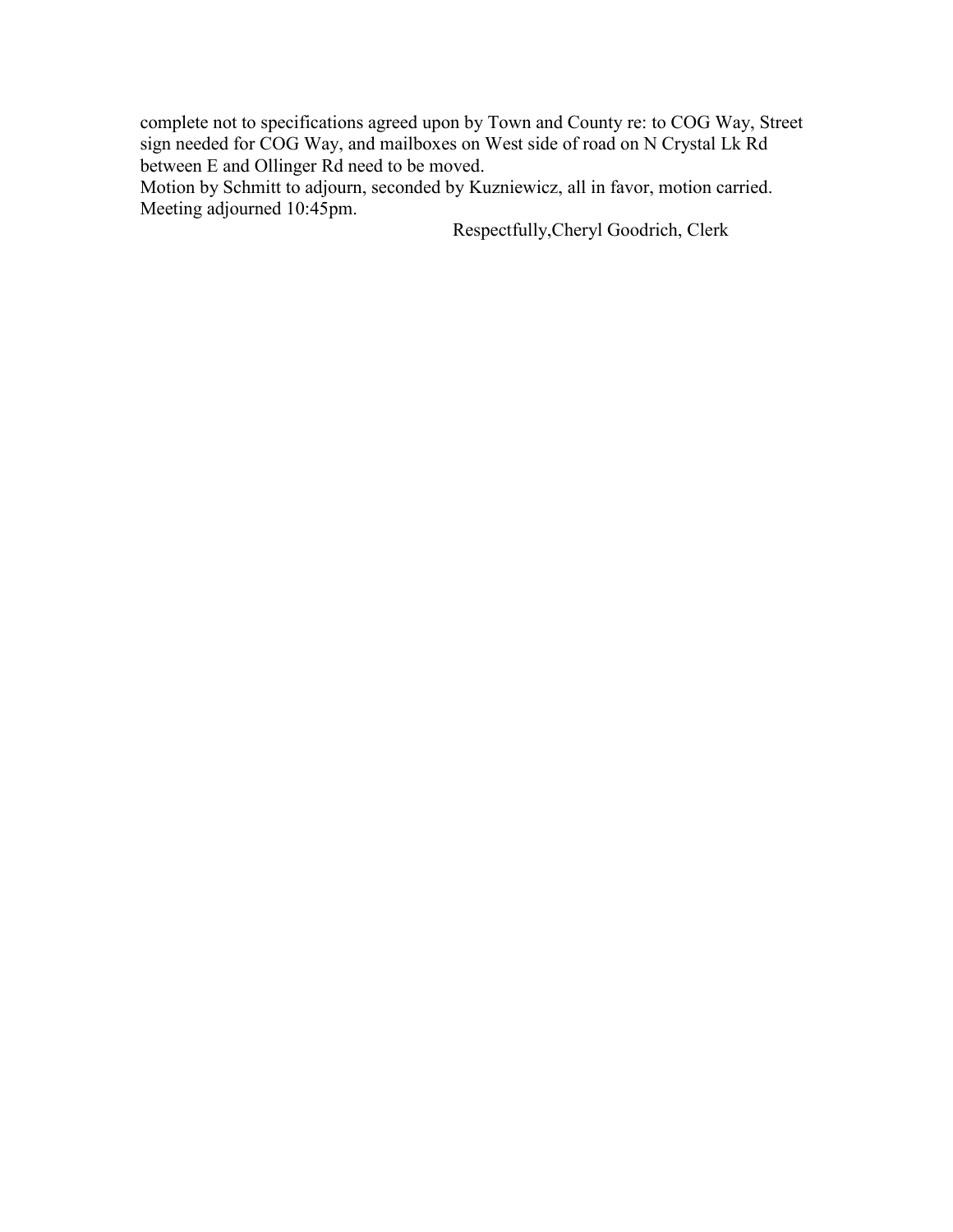# **MINUTES OF THE AUGUST 22, 2006 TOWN BOARD MEETING**

Beaver Dam Town Hall, W8540 Cty W, Beaver Dam, WI

Chairman Neal Stippich called the Town Board meeting to order at 7:10pm. Roll call was taken, present were Stippich, Goodrich, Kuzniewicz, Schmitt & Waddell. Bobholz absent.

Notice of the Town Board meeting was posted in 3 places.

Jon Litscher of RSV Engineering gave a presentation on the Livestock Facility Siting Law. Board will meet with RSV Eng Aug 30 at 7:00pm.

Motion by Schmitt to pay Crack Fill Service under protest, seconded by Waddell, all in favor, motion carried.

Metkes came with question on culverts for new subdivision. Dan P approved plan with plastic culverts with metal apron endwalls. 1 ft gravel/sand fill/cover.

18" minimum/10/25 yr flood. 7' lighting on each lot, retention pond on lot 3 to be maintained by property owner of lot 3. All will be recorded on final plat.

Discussion on Sweep Acct. Motion by Kuzniewicz to remove monies from the sweep acct and reinvest in local accts for best returns. Seconded by Schmitt, all in favor, motion carried.

Next TB meeting, Wed, Sept 13.

Motion by Stippich to adjourn, seconded by Kuzniewicz, all in favor, motion carried. Meeting adjourned 9:20pm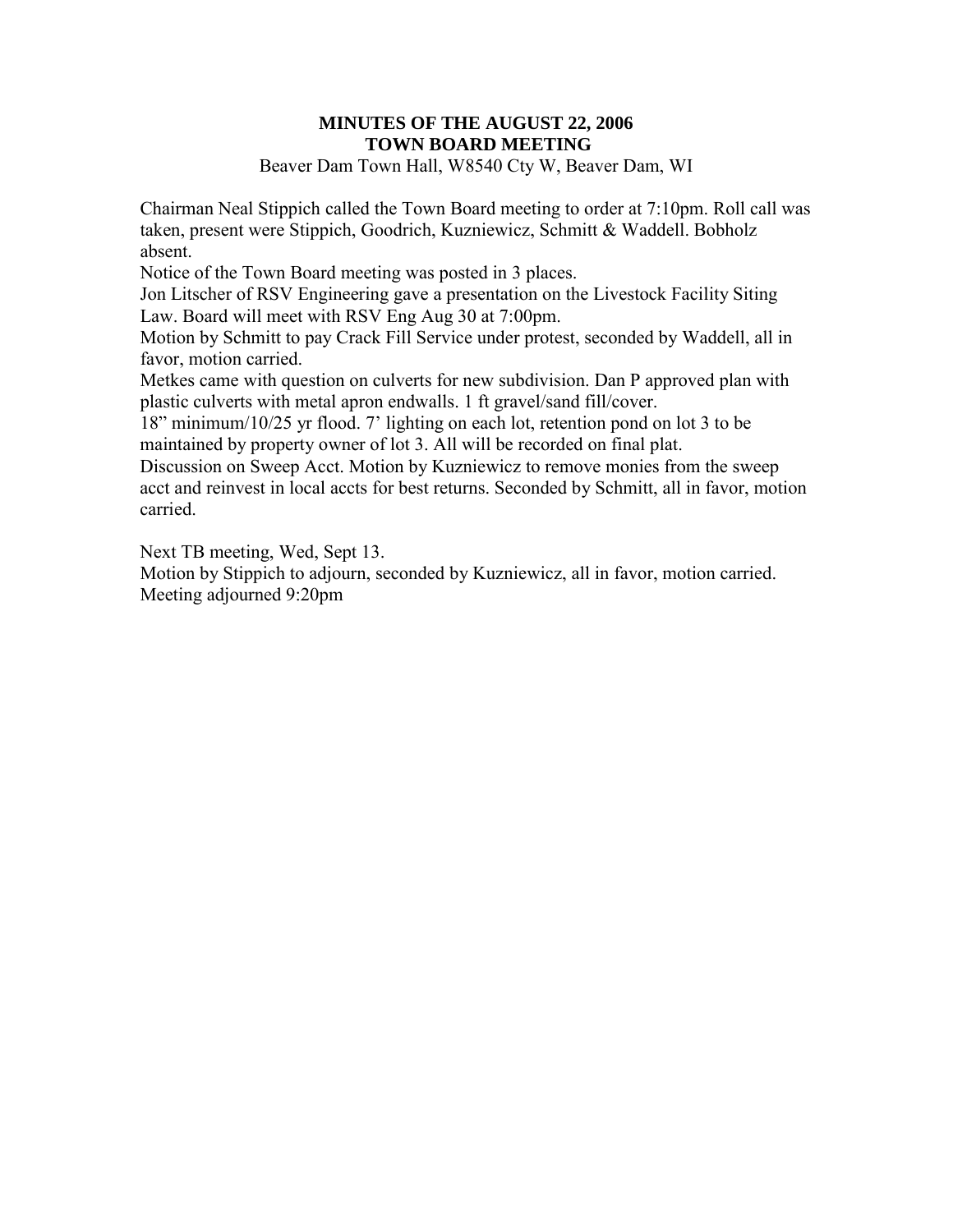# **MINUTES OF THE September 13, 2006 TOWN BOARD MEETING**

Beaver Dam Town Hall, W8540 Cty W, Beaver Dam, WI

Chairman Neal Stippich called the Town Board meeting to order at 7:00pm. Roll call was taken, present were Stippich, Goodrich, Sustman, Bobholz, Kuzniewicz, Schmitt and Waddell.

Notice of the Town Board meeting was posted in 3 places on Sept 5 and published Sept 8.

Motion by Schmitt to amend the agenda to add #4-County turning jurisdiction of old Cty A over to the town. Seconded by Bobholz, all in favor, motion carried.

Motion by Schmitt to amend the agenda to allow the Chairman to pick & choose order of agenda items as seen fit by the Chairman, seconded by Bobholz, all in favor, motion carried.

Minutes of the Aug  $8 \& 22$ , 2006 Town Board meeting were read. Motion by Bobholz to approve Aug 8 minutes as read, seconded by Waddell, all in favor, motion carried. Motion by Waddell to approve Aug 22 minutes as read, seconded by Kuzniewicz, all in favor, motion carried.

## **COMMITTEE REPORTS**

PLANNING COMMITTEE – Al Matuszeski read minutes from Sept 11 meeting. LAND USE ADMINISTRATOR – Tom Zeamer distributed a summary of permits to date. For August, the project total is \$692,500, Fees total \$3891.

POLICE REPORT – Officer Dan Schubert distributed and discussed the monthly activity report. Discussion on volume of speeding tickets and the high speeds.

Motion by Kuzniewicz to accept committee reports, seconded by Waddell, all in favor, motion carried.

TREASURERS REPORT-Report given by Annette Sustman, As of Aug 31, there is a balance of \$-1,999.31 checking Acct. due to transfer timing, and \$717,183.80 in the savings acct. Motion by Stippich to allow treasurer to take out CD's as seen fit in various banks. Seconded by Schmitt, all in favor, motion carried.

Motion by Schmitt to accept treasurer report, seconded by Bobholz, all in favor, motion carried.

PAYMENT OF BILLS: Motion by Schmitt to approve payment of bills, Seconded by Waddell, all in favor, motion carried. Stippich will contact Moldenhauers for copy of signed contract.

TOWN RESIDENTS: New road top by Banes Auto has been scraped up by someone creating a speed bump affect. John Kuzniewicz will try to scrape it off, Roger can fill in with cold mix. Culvert on S Center Rd is not working properly, Neal Stippich will check into it. A RR X-ing sign was stolen from Blackbird Rd, and a Stop sign was shot up on Jackson and S Center. Roger replaced both signs. Canary and Center roads need mowing. NEW BUSINESS:

5. City N. Spring St project- Tom Kennedy, city engineering coordinator presented a CIP Plan for 2007. The plan calls for N Spring St to have 4 lanes from Knaup Dr to Cty B. 3 options were presented. A request for the city attorney to have dialog with the town's attorney for assessment of legal options. Goal is for an agreement between the city and the town. Motion by Stippich to approve dialog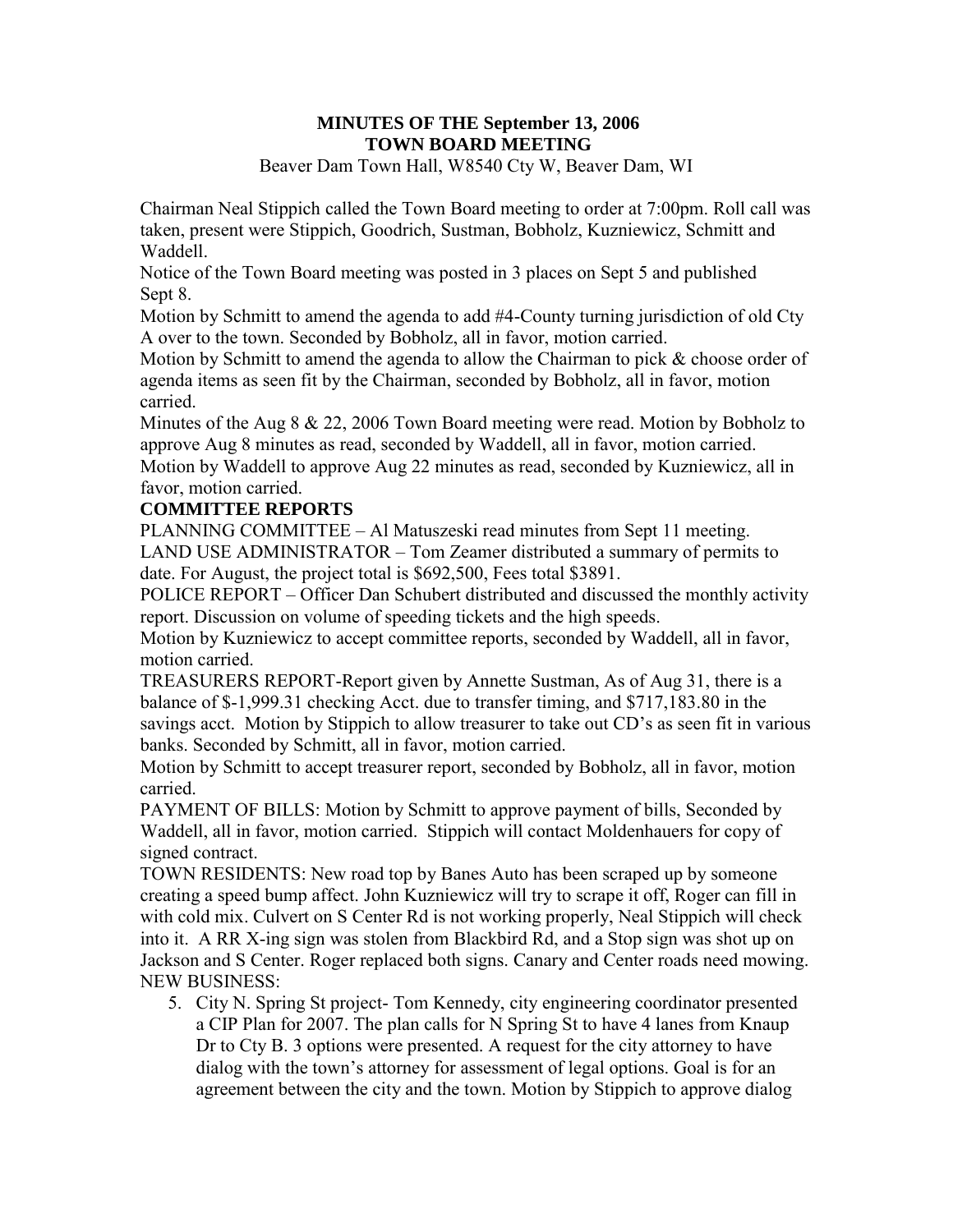between attorneys and dialog be brought back to the town board for approval. No second, Stippich declared motion dead. Stippich stated board would like to see cost estimates and DOT plans.

### UNFINISHED BUSINESS

2. Livestock Siting Ordinance- Plans and contract presented by John Litcher of RSV. Motion by Schmitt to have the board meet Sept  $21\omega$ , 7:00pm to review and act on the the proposal from RSV. Motion seconded by Stippich, all in favor, motion carried.

Stippich received an estimate from Linck Aggregates for shouldering Burns Rd. This is tabled until the Sept  $21<sup>st</sup>$  meeting.

- 1. D/D Salt Storage-Bids received from Wiser, Pro-Tec, Heather Ridge, and Farm Tech. After discussion, matter tabled until 9-21. Bobholz will check with DNR on salt storage requirements.
- 3. Review County information on old  $J \&$  old Center Rd-Both are totally in County road right of way. People living on (old J/Center Rd) want it maintained. Stippich with talk with Hannan on legalities.
- 4. County turning jurisdiction for old Cty A over to the town- Approx 80' the county would turn over to the town. Stippich will meet with county and request only 66'.

NEW BUSNIESS:

- 1. John Kuzniewicz spoke with the mayor on agreement with city for yard waste collection. Mayor suggested request be turned in to the council in the form of a letter. Suggest the town possibly selling punch cards to town residents and turning money collected over to the city. Another possibility would be to have Schmitt Challenges provide a dumpster and pay them to empty it. Kuzniewicz will pursue the matter.
- 2. Budget meeting- The first budget meeting will be Oct 3, 7:00pm.
- 3. Fall dumpsters-Dumpsters will be available Oct 14 & 21, 8am-12pm.
- 4. Snow plow drivers-Available are Beal, Eilbes, Grosenick, Ryan Bobholz, Larry Goodrich. Mark Bobholz has another person or two interested. He will follow up on that.

CLERKS REPORT – No Operators Lic; Thank-you letter from the Aids Network for assistance and cooperation in the annual bike ride; Primary election attendance was 360 voters; heavy rains created a leak in the storage room ceiling and on the floor in the SE corner of the meeting room. Mark Bobholz will provide better drainage outside the building and Larry Goodrich will attempt to find and report on the ceiling leakage problem. Clerk requested her Planning Comm. Secretary pay be raised from \$50. to 52.50 to be equal to the past sectaries pay. Motion by Schmitt to approve the raise, seconded by Waddell, all in favor, motion carried.

CHAIRMAN/SUPERVISORS CORRESPONDENCE AND INFO.- Information received by chairman is as follows: KT developers accepted road. Street name signs and stop signs needed. Signs will be ordered as soon as possible. Developer may pay for them. Chairman request supervisors to think about changing road weight limits from 10 to 15 ton. Possible road name signs will need to be updated by 2010. Highway Safety Workshop in November. Chairman would like to invite Omni Associates to speak at a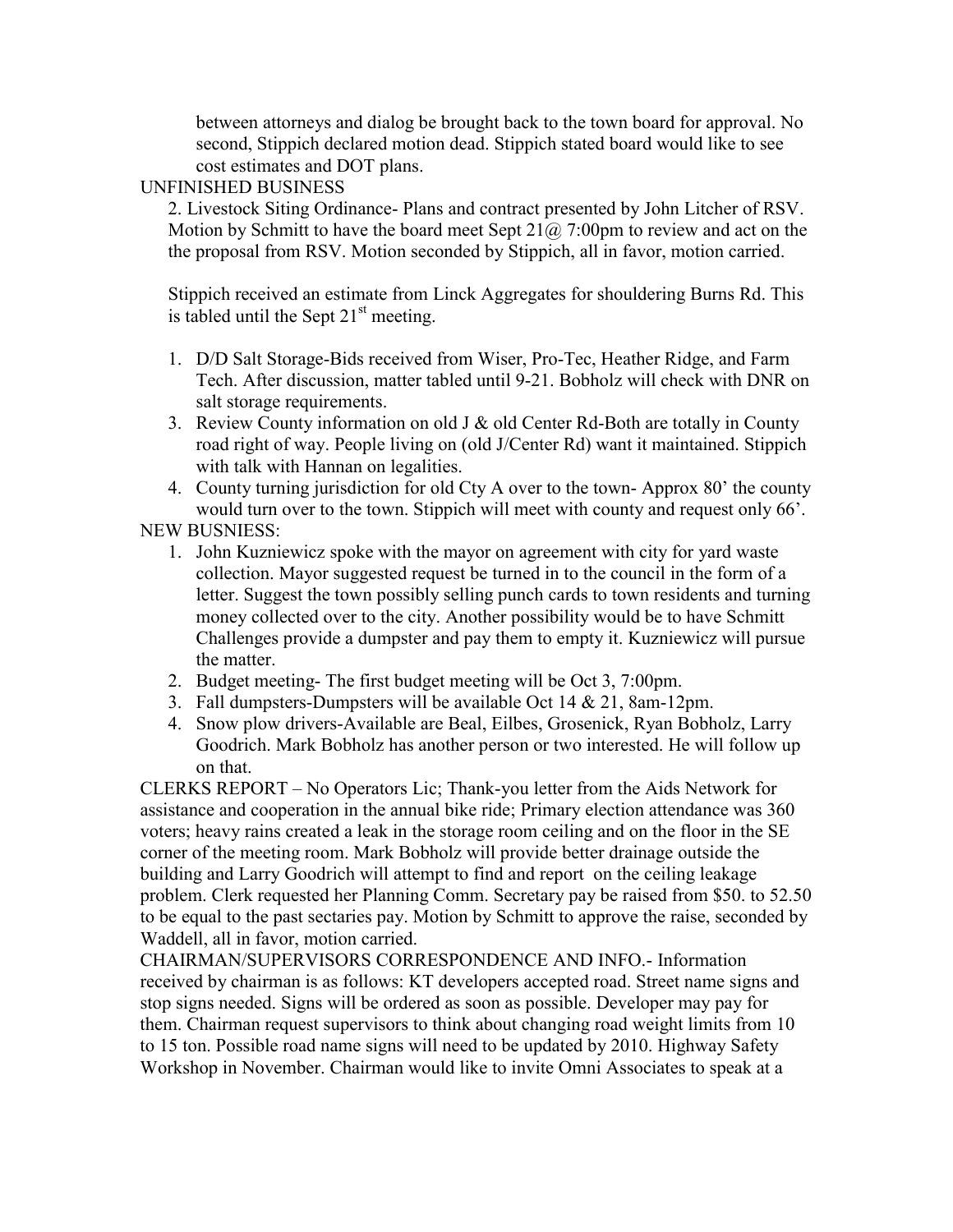spring meeting to discuss how to effectively balance residential development with preserving natural and agriculture resources; WI schools report; Town/County meeting Sept 27, 7:30pm, at the Sheriffs Dept; Crossroads Magazine on Town road management; DNR magazine on WI wildfires; Washington County purchasing development rights to preserve AG farmland.

Mark Bobholz checked out the ditch between driveways at Jehovah Witness church on Ollinger Rd, it needs a 24'X18" pipe would work there, and mail/paper boxes have been moved.

Jeff Schmitt received a complaint on piled pea gravel on the road creating a hazard on Lake Hills Dr. Roger Beal will contact Wackett to clean off road with city sweeper. Jeff will also talk to Joe Giebel about relinquishing jurisdiction on shoreline variances.

Motion by Bobholz to move to closed session to discuss legal litigation. Seconded by Waddell, all in favor, motion carried. 10:00pm

Motion by Schmitt to reopen into regular session at 10:40pm, seconded by Kuzniewicz, all in favor, motion carried.

Motion by Schmitt to adjourn, seconded by Stippich, all in favor, motion carried. Meeting adjourned 10:40pm.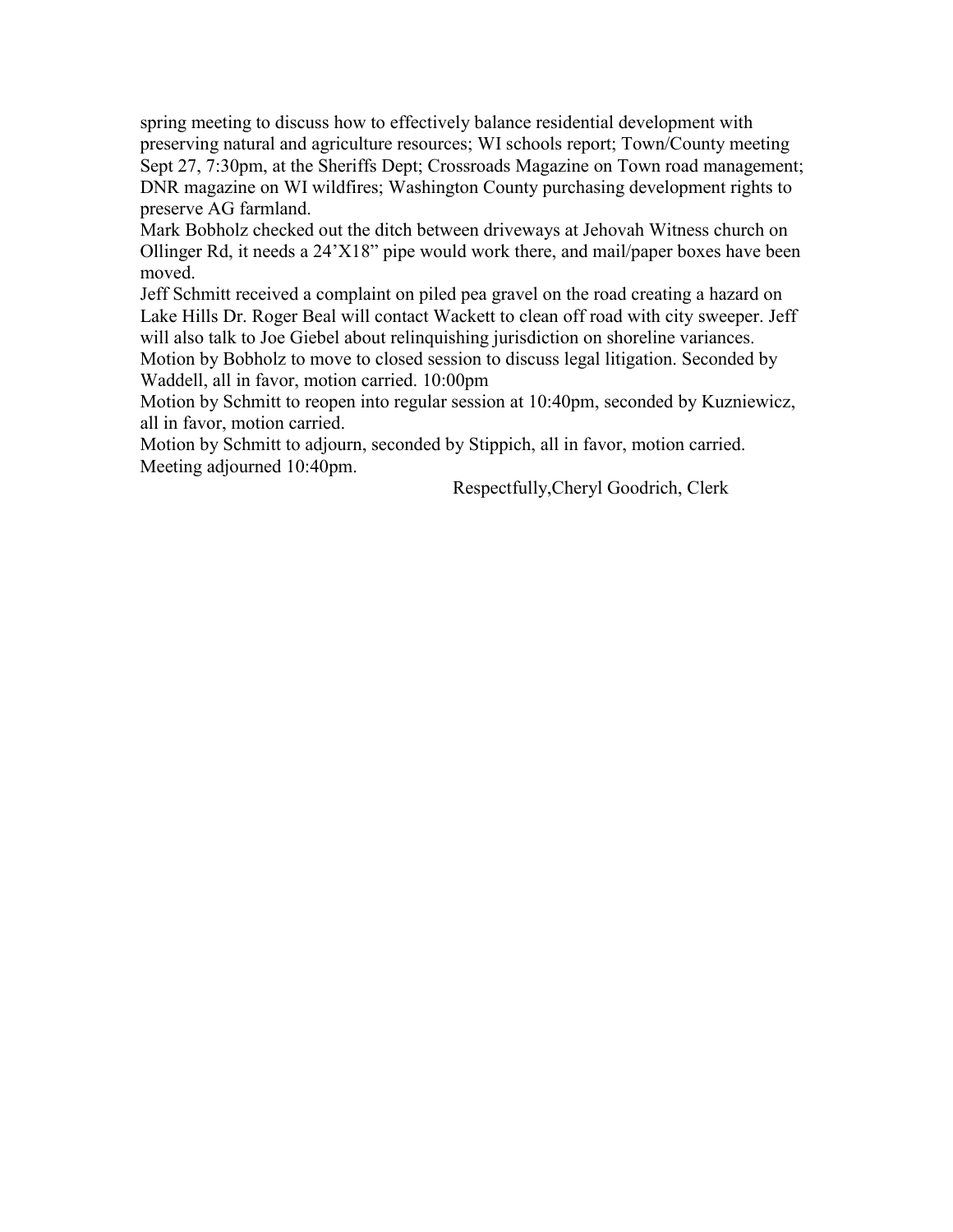# **MINUTES OF THE October 10, 2006 TOWN BOARD MEETING**

Beaver Dam Town Hall, W8540 Cty W, Beaver Dam, WI

Chairman Neal Stippich called the Town Board meeting to order at 7:00pm. Roll call was taken, present were Stippich, Goodrich, Sustman, Bobholz, Kuzniewicz Waddell. Schmitt absent.

Notice of the Town Board meeting was posted in 3 places on Oct 3 and published Oct 6.

Motion by Bobholz to approve the agenda. Seconded by Waddell, all in favor, motion carried.

Minutes of the Sept 13 were read. Motion by Waddell to approve minutes as read, seconded by Kuzniewicz, all in favor, motion carried.

### **COMMITTEE REPORTS**

PLANNING COMMITTEE – Al Matuszeski read minutes from Oct 2 meeting. LAND USE ADMINISTRATOR – Tom Zeamer distributed a summary of permits to date. For August, the project total is \$244,000, Fees total \$1,499.

POLICE REPORT – Chief John Kreuziger distributed and discussed the monthly activity report. Speeding and burglaries are on the rise. Officer Shubert issued 10 speeding tickets in 6 hours. A thank you letter was received from Officer Krumholz for allowing him to attend the Street Survival Seminar in Green Bay. Mark Bobholz and Chief Kreuziger attended a County Hwy Safety meeting and discussed Hwy 33 from McKinley to Sunset Bay, requesting no passing and/or lower speed limit. Those ideas were denied at this time. Lights were added to stop signs on Cty S at the Cty G intersection, and the state DOT is doing a study at 151 and D. The Walmart Dist Center traffic study estimates 900 trucks per day. County A from Hwy 33 to Hemlock Rd will be redone in 2007 and the intersection of A & E will be realigned.

Motion by Waddell to accept committee reports, seconded by Bobholz, all in favor, motion carried.

TREASURERS REPORT-Report given by Annette Sustman, As of Sept 30, there is a balance of \$7972.70 in the checking acct.; \$437,977.73 in the savings acct. and \$683023.38 in CDs. Motion by Bobholz to accept treasurer report, seconded by Kuzniewicz, all in favor, motion carried.

PAYMENT OF BILLS: Motion by Kuzniewicz to approve payment of bills, Seconded by Waddell, all in favor, motion carried.

TOWN RESIDENTS: Roger Beal reported a problem on Schulz Dr. with a sand pile in the road ROW and parking of a bus, making mowing and plowing impossible. A request for an ordinance of some sort to be created for no parking in cul de sacs during winter. Chief Kreuziger and Mark Bobholz will check into it.

UNFINISHED BUSINESS:

1. City plans for N. Spring St project- Tom Kennedy, city engineering coordinator and Mick McConnoghy were present. The DOT is holding an informal meeting for study at 151 & D, on Oct 12 at 9:30. The DOT has no involvement in the N Spring St project. The city cannot assess town property but is requesting the Town to share in the cost of the intersection at Woodland Dr  $(a)$  \$11,975, and the lighting project from Woodland to Cty B  $\omega$  \$50,000. The Dept of Public Works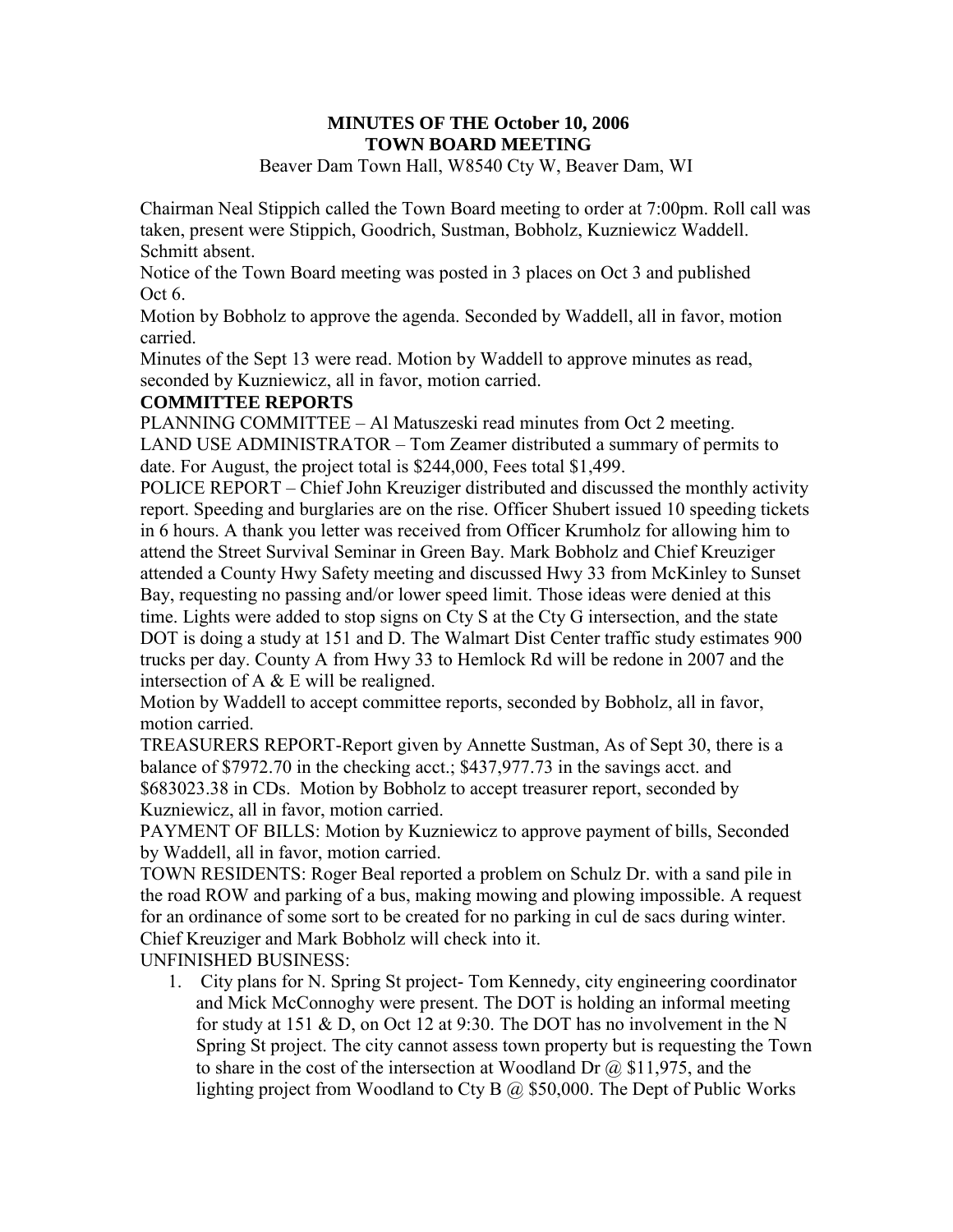approved the Alternate A plan and provided a diagram. Stippich requested a formal proposal from the city. The Town board would like to meet in the near future, and discuss the town's position.

2. COG Way-A request and signed petition from property owners on old Cty A and Schulz Rd to change the COG Way name. Motion by Waddell to table this discussion until the Nov. meeting. Second by Kuzniewicz, MB-Nay, motion carried.

Dave Eberhart and Jim Doman made the original request for COG Way. Request made for Jim Doman to be at the Nov meeting.

3. Salt Storage-Open outside storage is permitted until the end of May. MB will check into a loader.

CLERKS REPORT – 1 Operators License for Lisa Benisch. Motion by Kuzniewicz to approve Op Lic, seconded by Bobholz, motion carried. The following is correspondence received by clerk: WTA-UTC Annual meeting is Oct 16 in LaCrosse, WTA-UTC minutes from the Sept 13 meeting, and Alliant Energy plan for "Worrry Proof" bill. CHAIRMAN/SUPERVISORS CORRESPONDENCE AND INFO.- Information received by chairman is as follows: Press Releases on "Farmland Protection", "Incorporation Game" and "Towns look into Police Patrol", all will be posted on the board. Neal will check into the culvert problem on N Center Rd. 66" of old Cty A is transferred to the town, all current ROW on W  $\&$  side of old Cty A  $\&$  33' from center line east sidde of old Cty A. John Kuzniewicz removed the bump on Iron Rd near car dealer.

Motion by Bobholz to adjourn, seconded by Waddell, all in favor, motion carried. Meeting adjourned 8:50pm.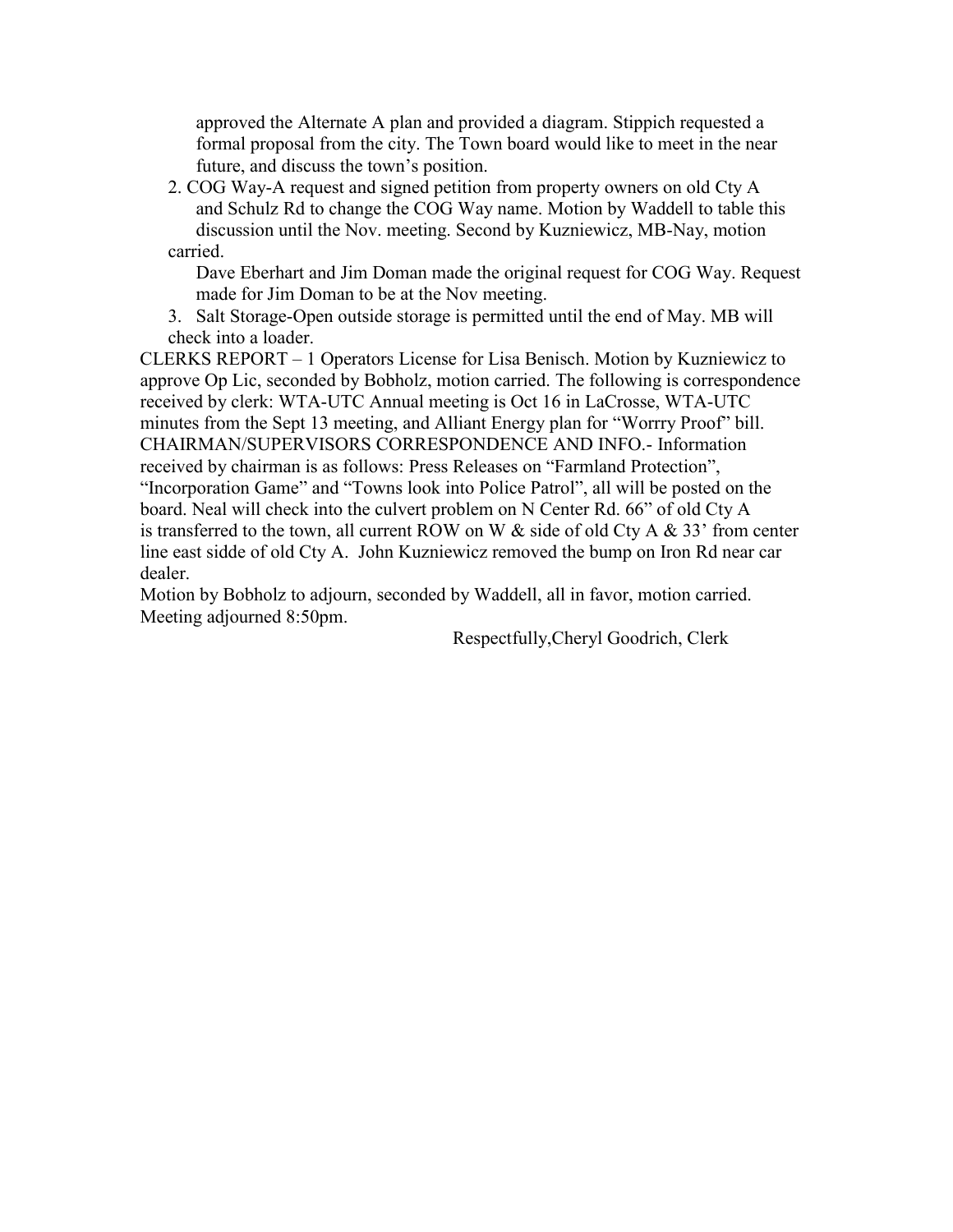# **MINUTES OF THE November 14, 2006 TOWN BOARD MEETING**

Beaver Dam Town Hall, W8540 Cty W, Beaver Dam, WI

Chairman Neal Stippich called the Town Board meeting to order at 7:00pm. Roll call was taken, present were Stippich, Bobholz, Kuzniewicz, Waddell, Schmitt, Sustman and Goodrich.

Notice of the Town Board meeting was posted in 3 places on Nov 6 and published Nov 10.

Motion by Bobholz to approve the agenda. Seconded by Schmitt, all in favor, motion carried.

Minutes of the Oct 10 were read. Two corrections were noted, Jim Doman should be Jack Doman and last paragraph description of transfer should read all current ROW on west side of old Cty A & 33. Motion by Kuzniewicz to approve minutes as read and corrected, seconded by Waddell, all in favor, motion carried.

## **COMMITTEE REPORTS**

PLANNING COMMITTEE – Al Matuszeski read minutes from Nov 6 meeting. LAND USE ADMINISTRATOR – Tom Zeamer distributed a summary of permits to date. The project total is  $$2,390,000$ , Fees total  $$8,965$ , for Oct  $12 - \text{Nov } 13$ .

POLICE REPORT – Chief John Kreuziger distributed and discussed the monthly activity report, and a sample of the annual newsletter to be included with the tax bills. He stated that burglaries are on the rise at construction sites and businesses in the town. Chief Kreuziger then read a letter from the WI Law Enforcement Assoc. expressing their gratitude and thanks for use of the Town Hall for their meetings.

Motion by Waddell to accept committee reports, seconded by Schmitt, all in favor, motion carried.

TREASURERS REPORT-Report given by Annette Sustman, As of Oct 31, 2006, there is a balance of \$3857.54 in the checking acct.; \$457,203.79 in the savings acct. and \$683417.01 in CDs. Motion by Kuzniewicz to accept treasurer report, seconded by Bobholz, all in favor, motion carried.

PAYMENT OF BILLS: Motion by Schmitt to approve payment of bills, Seconded by Kuzniewicz, all in favor, motion carried.

TOWN RESIDENTS: Jeff Schmitt asked if shouldering could be done yet this year on N Spring St at Woodland and Howard Dr. The answer was to wait and see when and what the city plans are for reconstructing that area.

UNFINISHED BUSINESS:

1. City plans for N. Spring St project- Tom Kennedy, city engineering coordinator and Al Schwanz were present with proposal agreed to by the Dept of Public Works. Chariman Neal Stippich stated that the annexed property should be to the center of Woodland Dr before the project is started and that the Town would like to see the Town/City road agreement completed. Motion by Schmitt to move forward as proposed in principal agreement with details brought forward in at the December meeting in regards to the cost to square of the intersection. Motion seconded by Kuzniewicz, all in favor, motion carried.+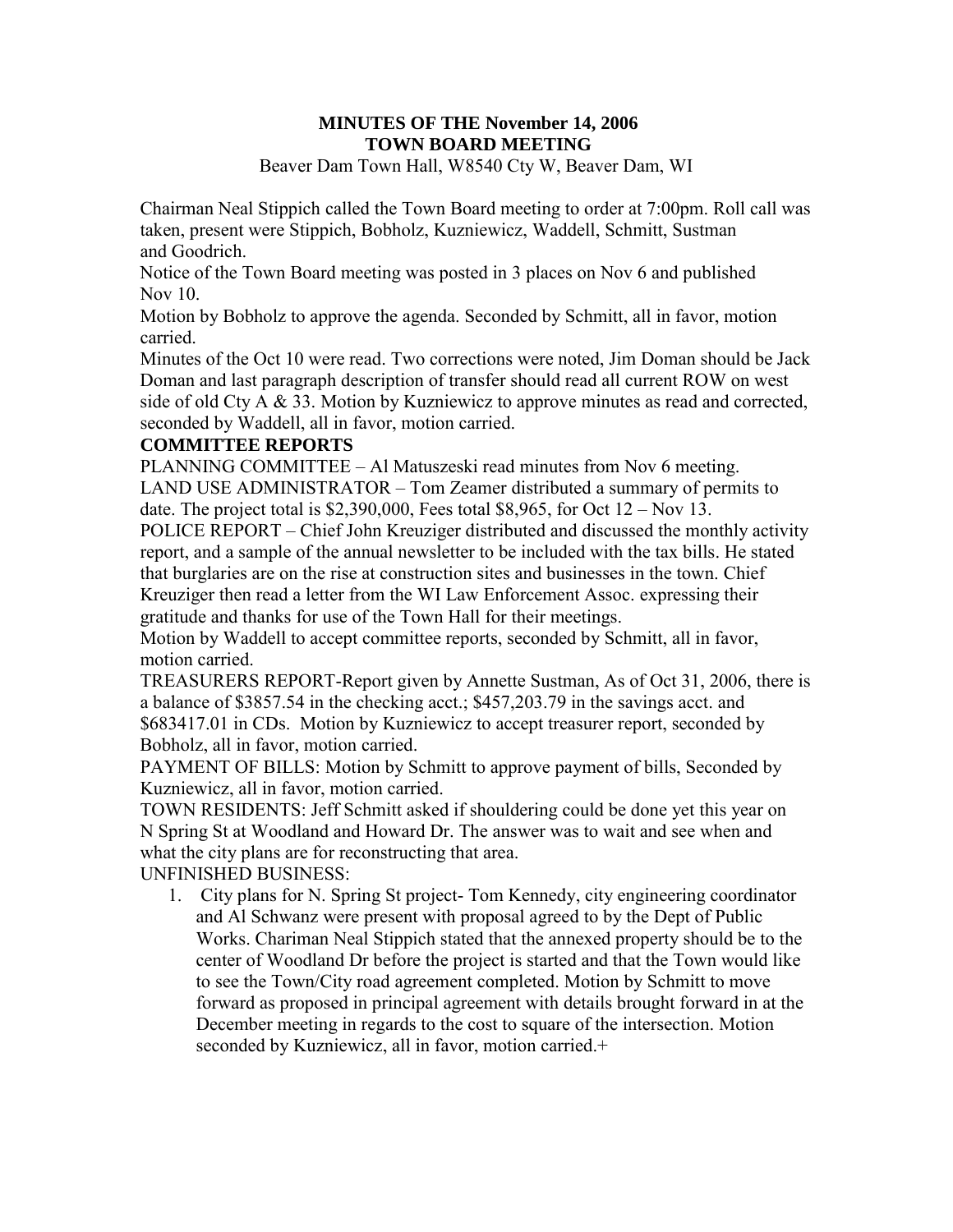2. COG Way-Jack Doman was present as a member of Citizens for Open Govtexplaining how the COG Way namae came about. Other residents on COG Way were never notified of the official name change and would like an alternative name for the road. After discussion, Motion by Waddell to change old Cty A to Schulz Dr. Seconded by Schmitt, vote of 3 yea's and 2 nay's. Clerk will notify property owners when official change occurs at the County level.

### NEW BUSINESS:

- 1. Sheriff Todd Nehls complimented the Town of Beaver Dam police Dept for a job well done. He then gave statistics for the past year on calls answered in the township by the county were 2045, 296 assist calls and 582 calls answered by township.
- 2. Dodge County Humane Society-Todd Hedberg was present with a contract for the township for animal/dog control. Officer Jones was also present to explain her position with the Humane Society as Humane Officer. The town is currently contracted with Richard Moldenhauer until Jan 07. In Jan. the Humane Society contract and any other bids received, will be looked at.
- 3. Plow drivers pay schedule-the question of whether, because of unemployment, if plow drivers could be paid weekly vs monthly. Clerk will check with WTA atty. For advice on that and present at the Dec meeting for approval.
- 4. Brooks tractor/loader on municipal lease-JD loader was given to T of BD to try for 16 hrs. with a "lease to purchase", \$65,975, 5 year plan. Discussions were as follows: Schmittt stated Ptchinski may be willing to work out a rental plan with a monthly rate. Possibly trade mower in for newer model mower with bucket attachment, Kuzniewicz offered to do some checking for loaders. Motion by Schmitt to respectfully decline offer by Brooks for the "lease to buy" loader. Seconded by Kuzniewicz, all in favor, motion carried.

CLERKS REPORT – Operators License applied for by for Robin Corey, Tabatha Neisius, and Doreen Kuzniewicz. Motion by Schmitt to approve Op Lic pending background checks complete. Seconded by Bobholz, all in favor, Kuzniewicz abstain, motion carried. The following is correspondence received by clerk: Letter of change of ownership from Linde Gas, Letter from WI DNR, RE: purchase of easement from WM & Freida Kern. The following are items received by the ckerk that will be posted on the bulletin board for viewing; WTA/UTC minutes from Oct 16 meeting, United Coop New and Views, Forest Tax and Stewardship news, Depot Dispatch.

CHAIRMAN/SUPERVISORS CORRESPONDENCE AND INFO.- Information received by chairman is as follows: Information Session on WI Safe Routes to School, if anyone would like to attend. Chariman also received a proposal from the county to transfer old A road to the township. Motion by Kuzniewicz to accept the county proposal for transfer of old A to the township. Seconded by Schmitt, all in favor, motion carried. Todd and Donna request a special meeting or approval of final plat for the "Preserve at Crystal Farms." Written request and payment for meeting must be received by the clerk in time for publication. Tentative date set for Nov 28, 7:00pm. Motion by Schmitt to sing Happy Birthday to Chairman Neal Stippich. Seconded by Bobholz, motion carried. Motion by Schmitt to adjourn, seconded by Kuzniewicz, all in favor, motion carried. Meeting adjourned 9:45pm.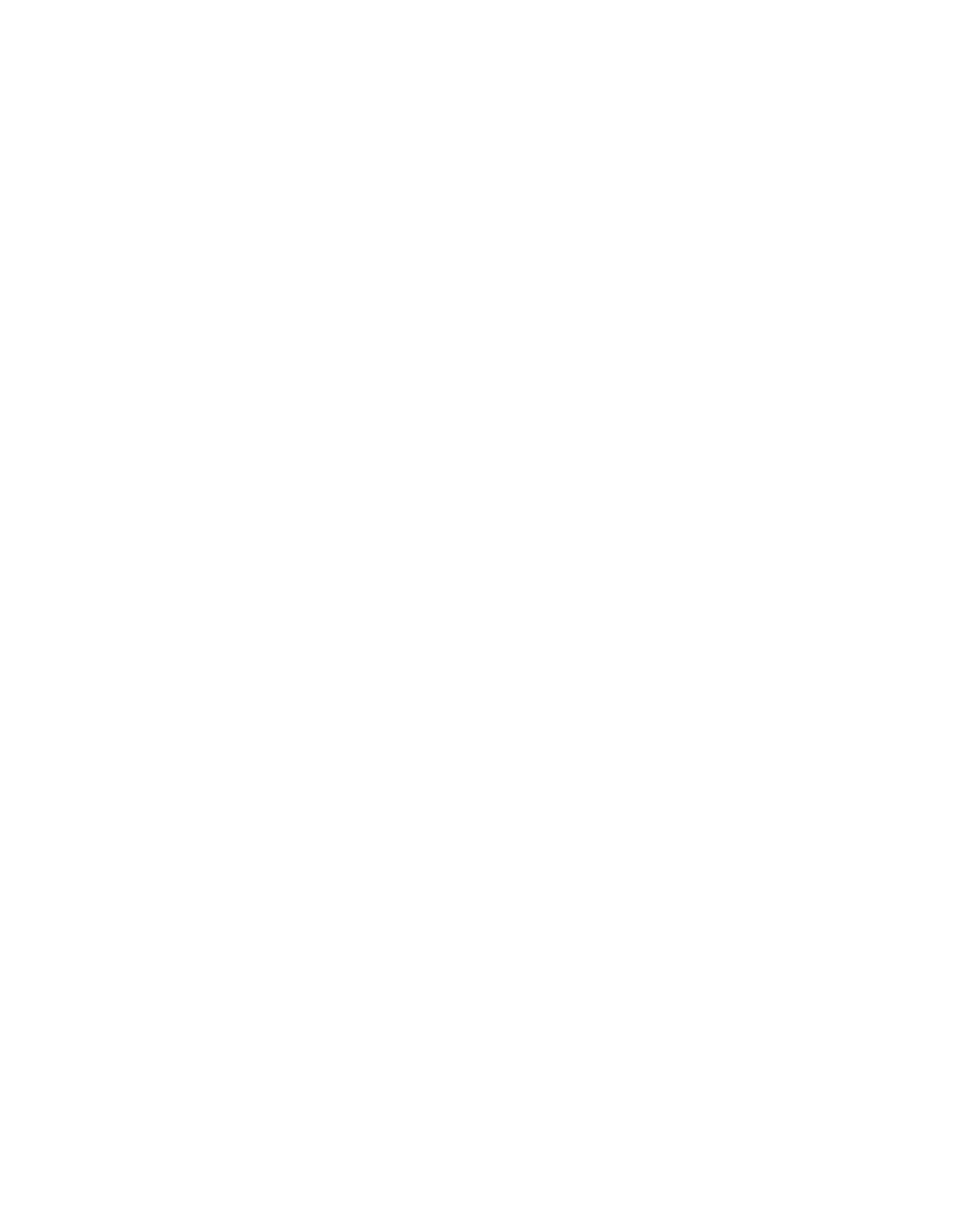### **MINUTES OF THE December 12, 2006 TOWN BOARD MEETING**  Beaver Dam Town Hall, W8540 Cty W, Beaver Dam, WI

Public Hearing – Motion by Kuzniewicz to move the public hearing to before unfinished business on the agenda. Motion seconded by Waddell, all in favor, motion carried. Chairman Neal Stippich called the Town Board meeting to order at 7:00pm. Roll call was taken, present were Stippich, Bobholz, Kuzniewicz, Waddell, Schmitt, Sustman and Goodrich.

Notice of the Town Board meeting was posted in 3 places and published Dec 5. Motion by Bobholz to adopt the agenda. Seconded by Schmitt, all in favor, motion carried.

Minutes of the Nov 14 were read. Motion by Schmitt to approve minutes as read, seconded by Kuzniewicz, all in favor, motion carried.

Chairman Neal Stippich stated the PrairieView Estates application is not complete and recommends to the Planning Committee to refuse plat and have them resubmit with fees. **COMMITTEE REPORTS** 

PLANNING COMMITTEE – Al Matuszeski read minutes from Dec 4 meeting. LAND USE ADMINISTRATOR – Tom Zeamer distributed a summary of permits to date.

POLICE REPORT – Chief John Kreuziger distributed and discussed the monthly activity report. Trials in municipal court are: Lester Giese, found guilty, fined and given 1 week to comply with clean up. Trial for Chlebowski, found guilty and given 30 days to clean up.

Police schedule will rotate to cover times of increased burgluries. Ordinance violations in the town were livestock animals in R1 zoning area, and a person living in a business. Other issues for the Police Chief to check into are complaints of noise due to racing on the lake and request for lights to be on, on the squad car when parked on G at Hwy 151 overpass.

Motion by Waddell to accept committee reports, seconded by Bobholz, all in favor, motion carried.

TREASURERS REPORT-Report given by Annette Sustman, As of Nov 30, 2006, there is a balance of \$3,659.61 in the checking acct.; \$458,021.75 in the savings acct. and \$689,906.05 in CDs. Motion by Schmitt to accept treasurer report, seconded by Kuzniewicz, all in favor, motion carried.

PAYMENT OF BILLS: Motion by Schmitt to approve payment of bills, Seconded by Waddell, all in favor, motion carried.

TOWN RESIDENTS: No Comments.

UNFINISHED BUSINESS:

- 1. Payroll resolution not completed, table until Dec. 21, 7:00pm Spl TB meeting.
- 2. N Spring St/Woodland Dr road project Condos have been approved on S side of Woodland Dr. Question on legalities if they can hook up to Woodland Dr. Road should be annexed to middle of Woodland Dr to gain access. Town would like to have City/Town road agreement completed. Motion by Kuzniewicz to table action on Woodland Dr road project agreement to wait for city to answer Town on above issues.